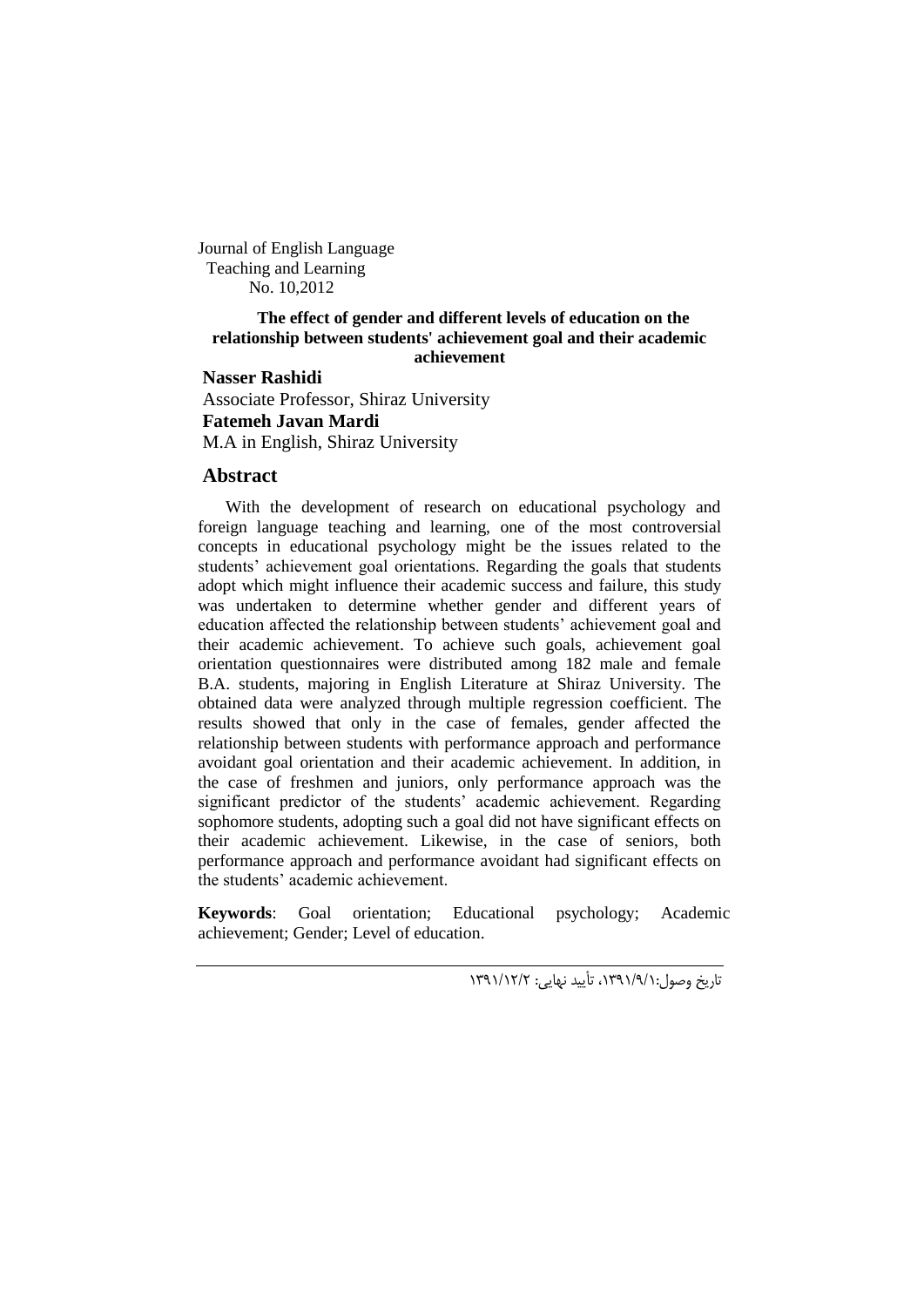# **Introduction**

Learner factors and individual differences in language learning and educational settings have become one of the important concerns in educational psychology and of great interests to psychologists. These individual differences could emerge out of the concept of motivation which is considered as one of the complicated variables in describing such differences in language learning (Vaezi, 2008). Moreover, learning motivation is considered to be one of the factors that affect learners' learning processes and one of the main research topics over the past few decades. Covington (2000) believes that motivation is very important in any educational activities. He has cited a quotation from Maehr and Meyer (1997, p.372) that Terrel Bell, former Secretary of Education, mentioned the point emphatically: ''there are three things to remember about education. The first is motivation. The second one is motivation. The third one is motivation'' (p.171). Pintrich and Schunk (2002) define motivation from the cognitive point of view in which goals play very important roles in leading individuals toward or against an action.

Actually, in Educational psychology research, motivation is regarded as an internal state that students bring to a task along with the goals they held which leads to their success or failure. In fact, what is of great importance for the success of students in the education context is to understand the origin of students' motivation. According to Ames (1990), students' motivation as commonly cited by teachers, has been described as one of the most significant problems in education. Accordingly, goal theorists have declared that motivation is supposed to be conceptualized as goal-directed behaviors that are shown by learners in an achievement environment (Ames, 1992). Likewise, "motivational goals guide the student toward or away from achievement" (Carpenter, 2007, p.7); and the type of goal students adopt in education context has been considered to be a function of individual differences.

In addition, some researchers (e.g., Ames, 1992; Dweck, 1986; Elliot, 2005; Maehr, 1984; Meece et al., 2006; Nicholls, 1984; Pintrich & Schunk, 2002) identified a concept that is "goal orientation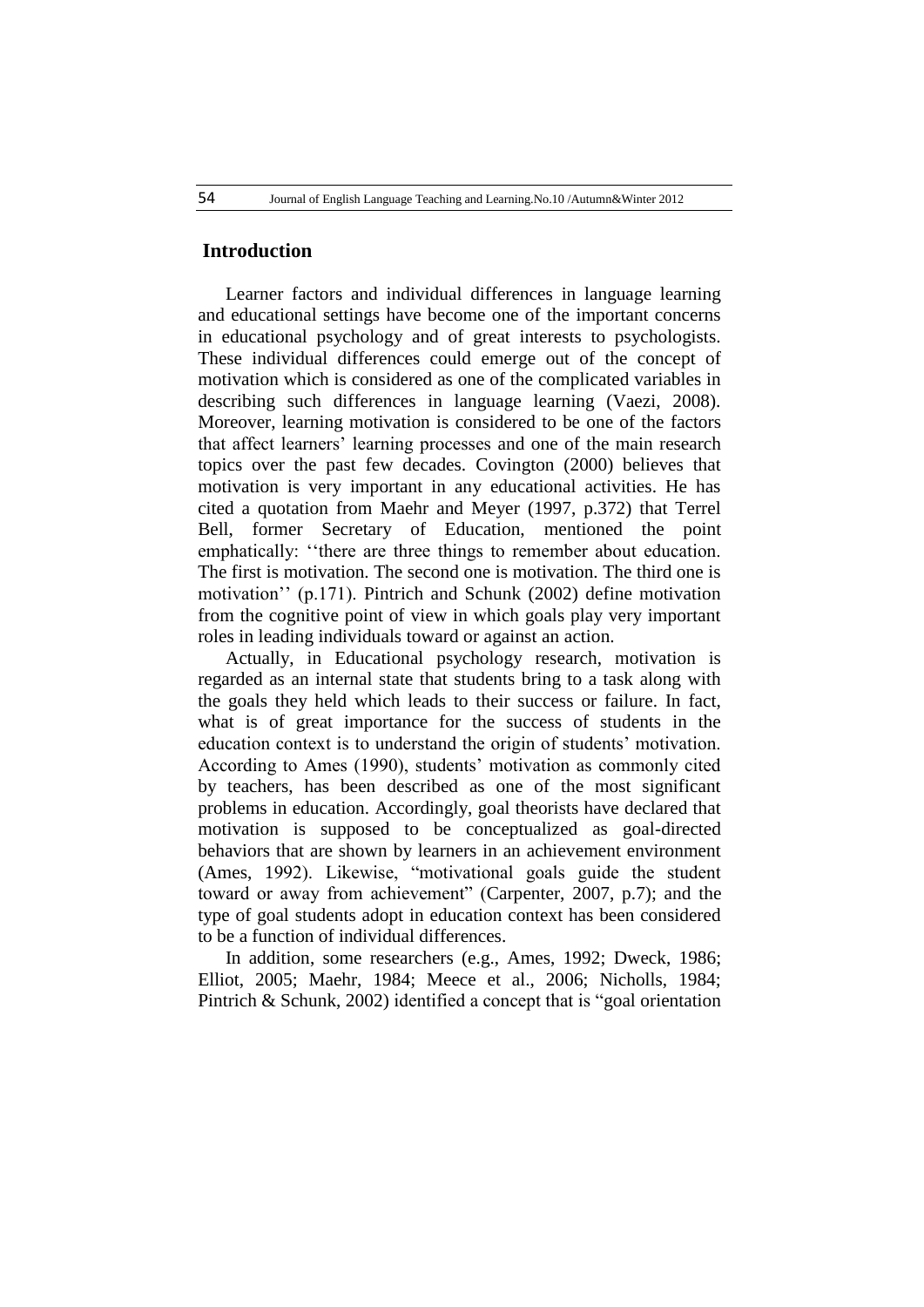theory" which has been emerged as an important theoretical perspective on students' motivation in educational settings. In line with this statement, Pintrich and Schunk (2002) have mentioned that

Goal orientation theories were developed specifically to explain achievement behavior. They were created by developmental, motivational, and educational psychologists to explain children's learning and performance on academic tasks and in school settings. As such, they are the most relevant and applicable goal theory for understanding and improving learning and instruction (p.213).

On the other hand, literature has considered achievement goal orientation as an essential determinant of students' motivation and achievement behavior (Kwok-wai et al., 2002). Accordingly, achievement goal theorists (e.g., Ames, 1992; Dweck, 1986; Nicholls, 1984) believed that the achievement goals (i.e., the purposes, intentions, and reasons) students set for engaging in an academic task are important antecedents to their achievement-related processes and outcomes.

Based on the issues mentioned, it can be concluded that one of the most important concepts of research on students' motivational beliefs has been the investigation of achievement goal orientations over the past few years. Therefore, goal orientation theory has been considered as an appropriate theoretical framework for the present study to predict the students' behavior and performance in academic settings.

In addition, literature reveals that over the years, various researchers and goal theorists have examined students' goal orientations in different educational levels and discussed different achievement goals students adopt which determine their success and failure. Moreover, the rave review of literature on the achievement goal theory shows that most of the studies conducted on achievement goal orientation to the present have concentrated on students at preuniversity level but scant research has been conducted at university level. More specifically, studies on the relationship between variables such as achievement goal orientation, gender, and different levels of education and the students' academic achievement have failed to be considered particularly in the Iranian context.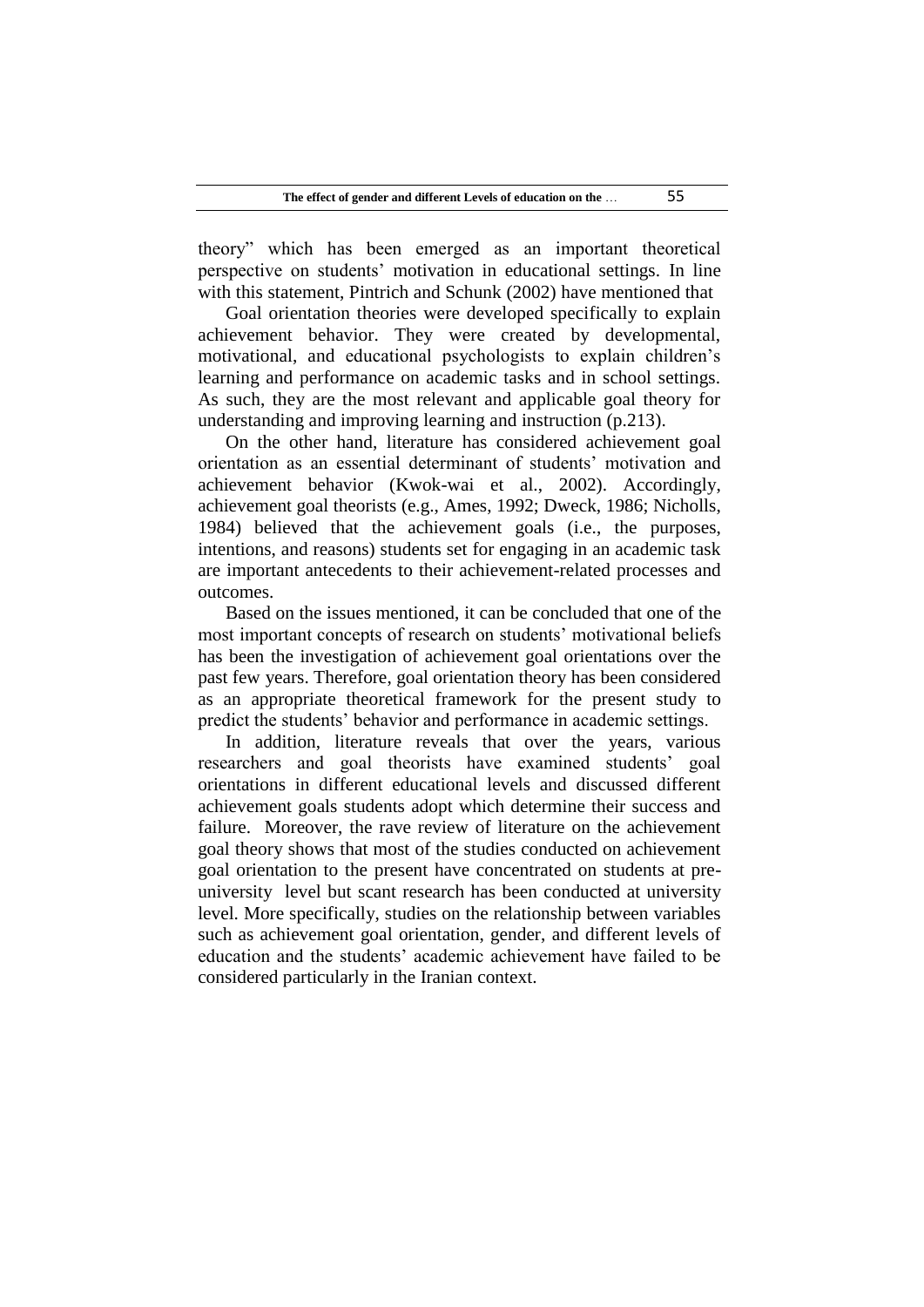## **The purpose of the study**

The present study attempts to find out if gender and levels of education at university level affect the relations between the type of goals students set and their academic achievement.

### **Research Questions**

Concerning the objectives of the current study, the following research questions have been made:

 1. Does gender affect the relationship between students' achievement goal and their academic achievement?

 2. Does the level of education (freshman, sophomore, junior, and senior) have any effect on the relationship between students' achievement goal and their academic achievement?

## **Literature Review**

Many researchers have considered achievement goal orientation as one of the factors that has the highest impact on the students' academic affairs (Ames & Archer, 1988; Dweck & Leggett, 1988 cited in Zakeri, 2009). Thus, various researchers have conducted different studies to examine the impacts of different variables on the students' goal adoption and as a result on their academic achievement. For example, the following section reviews the effects of gender on the type of goals that students adopt.

#### **Achievement goal orientation and gender**

Different researchers have investigated the relationship between students' achievement goal orientations and their gender. For instance, Kenny-Benson, Pomerantz, Ryan, and Patrick (2006) conducted a study to investigate the gender differences in goal orientations held by middle school students. They examined students when they were first in their fifth and then seventh grade to see if students' goal orientations or their approaches with regards to their school work change over time. The results of the study suggested that boys' and girls' approaches differed towards their academic tasks with reference to the type of goal orientations they adopted. Girls were more concerned with learning goals than boys, whereas boys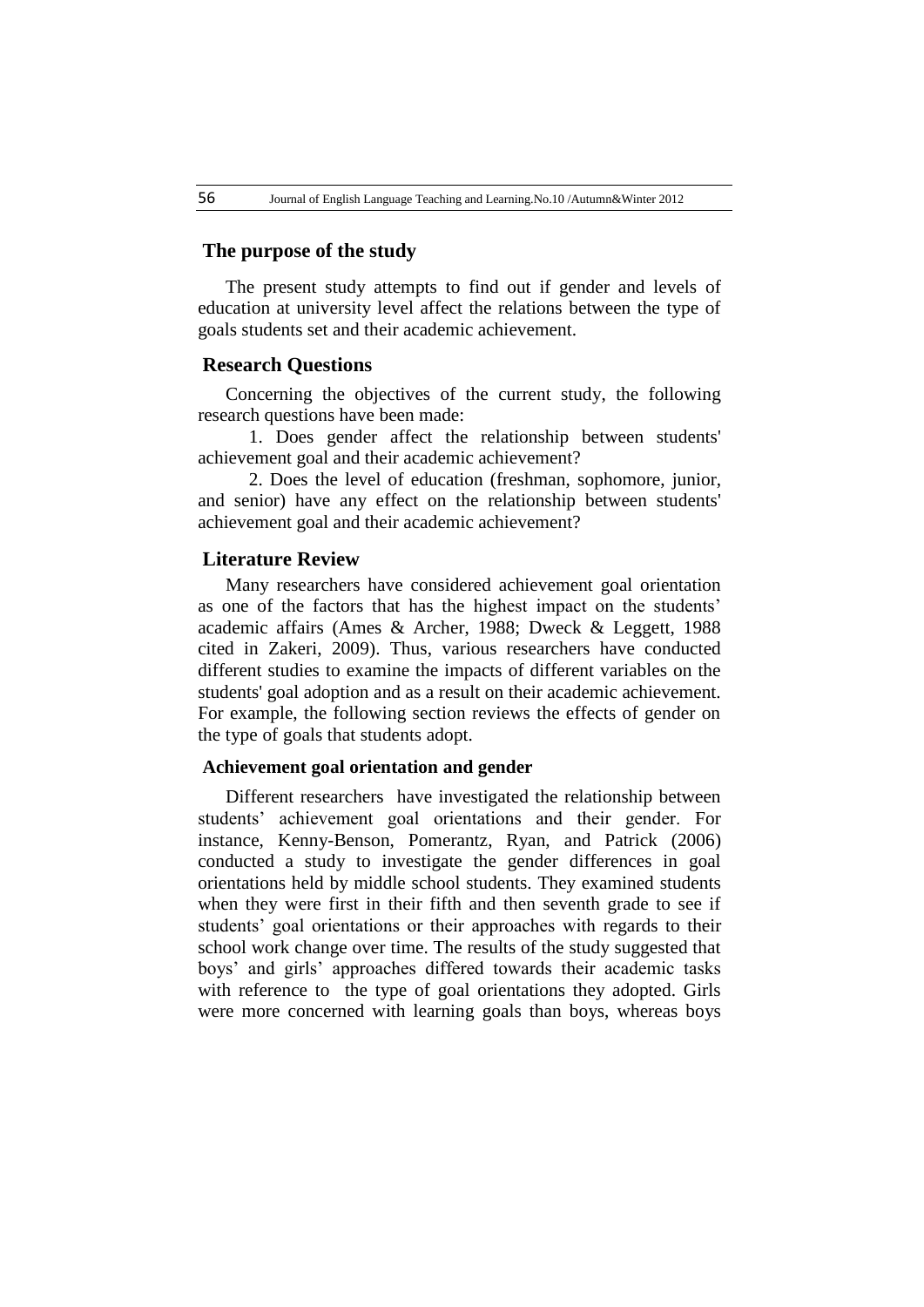tended to adopt ability or performance goals more and to be viewed as smart by others. Moreover, both social and biological factors also influenced the type of goal orientations boys and girls adopted.

Similarly, Meece and Holt (1993) found that most girls had more tendencies toward mastery goals but boys showed low mastery and high performance goals. In the same way, Pajares and Valiante (2001) came to the conclusion that mastery goals were associated with girls while performance approach goals were associated with boys. Moreover, in their study, they did not find any significant differences across gender regarding performance avoidance goals. However, Hinkley, McInerney and Marsh (2001) reported that males' scores were higher than females regarding both their performance approach and performance avoidance goals, but no significant differences were found regarding their mastery goals. Additionally, the results of the studies done by Brdar, Rijavec, and Loncaric (2006) and Meece, Glienke, and Burg (2006) indicated that females were more learning goal oriented than males, while males were more performance avoidant goal oriented. It is interesting to note that other studies by Thorkildsen and Nicholls (1998), Rijavec and Brdar (2002), and Brdar et al. (2006) have shown that work avoidance goals were also more usual and related to males than females. In contrast, a research has also been carried out by Kwok-wai, Po-yin, Man-tak, and Phillip (2002) on achievement goal orientations among 473 pre-service student teachers of the Hong Kong Institute of Education. Through completing a questionnaire two types of goals were identified; learning goals and performance goals. The results indicated that females were more performance goal oriented than males.

Throughout the history of the goal orientation theory, some other empirical research related to the students' achievement goal orientation and their gender has been carried out in conjunction with different variables. For instance, Chan et al. (2004) examined the relationship among achievement goals, study strategies and achievement of Hong Kong students along with gender differences. The results of the study showed that female students showed more tendency toward performance goal orientation than males. On the contrary, Byme's (2011) study indicated that males were more performance approach goal oriented than females. Regarding their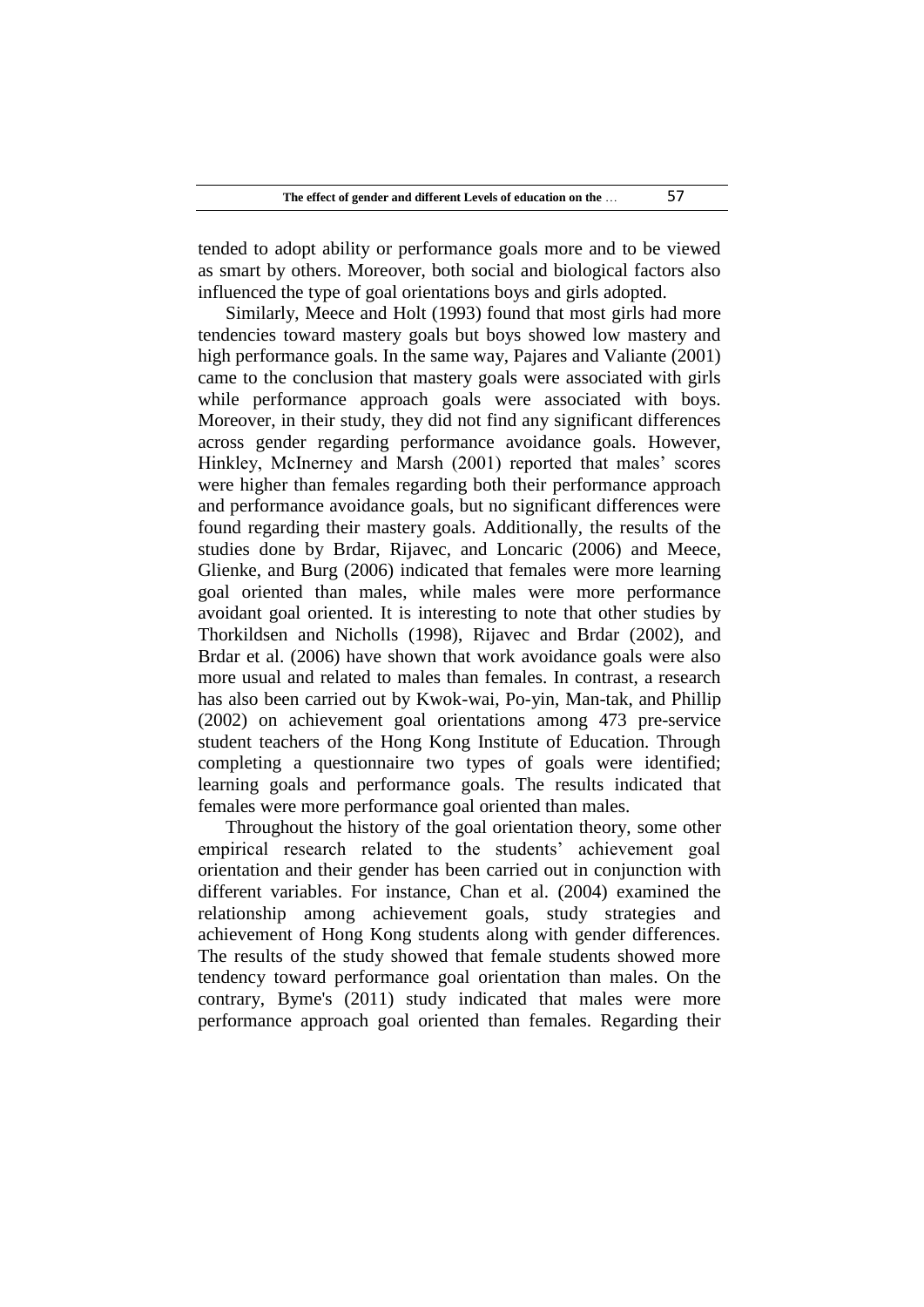perception of the classroom goal orientations, males showed to be more performance-approach or performance avoidance oriented than girls. Moreover, a small positive relationship was found between students' achievement goals and their perceptions of the classroom goal orientations. In The results also showed that different subjects such as English, math, social studies, and science the students studied had an influence on their perception of classroom orientations. Those who followed math and social studies were more mastery oriented than those who studied English and science. Similarly, Middleton and Midgley (1997) in their study found that boys were more performance approach oriented than girls.

Furthermore, Tercanlioglu's (2004) research showed that no significant differences were found on the effect of gender on both task and ego orientations. However, female students had more tendency to adopt task orientation, whereas male students tended to adopt more work avoidant goals than females. The results also indicated that females reported more self-enhancing ego orientation as well as self-defeating ego orientation than males. In the same way, Pajares et al. (2000) found that girls were more task goals oriented than boys.

Although in some studies regarding gender differences in goal orientations, males showed greater performance goal orientation than females (e.g., Middleton & Midgley, 1997; Patrick, Ryan, & Pintrich, 1999; Ryan, Hicks, & Midgley, 1997), other studies have identified no difference between males and females in performance goal orientation (Meece & Holt, 1993; Niemivirta, 1996). In the same way, although the literature suggests that boys put more emphasize on performance goal orientations while girls put more emphasize on higher effort and mastery goal orientation or vice versa, Pintrich and Schunk (2002) showed no significant differences across gender groups.

Over the years, many researchers have examined students' goal orientations in a variety of different classroom settings. The results show that students' goal orientations change at different levels of education in the way that more learning goals are adopted by elementary school students, whereas middle school students tended to adopt performance goals.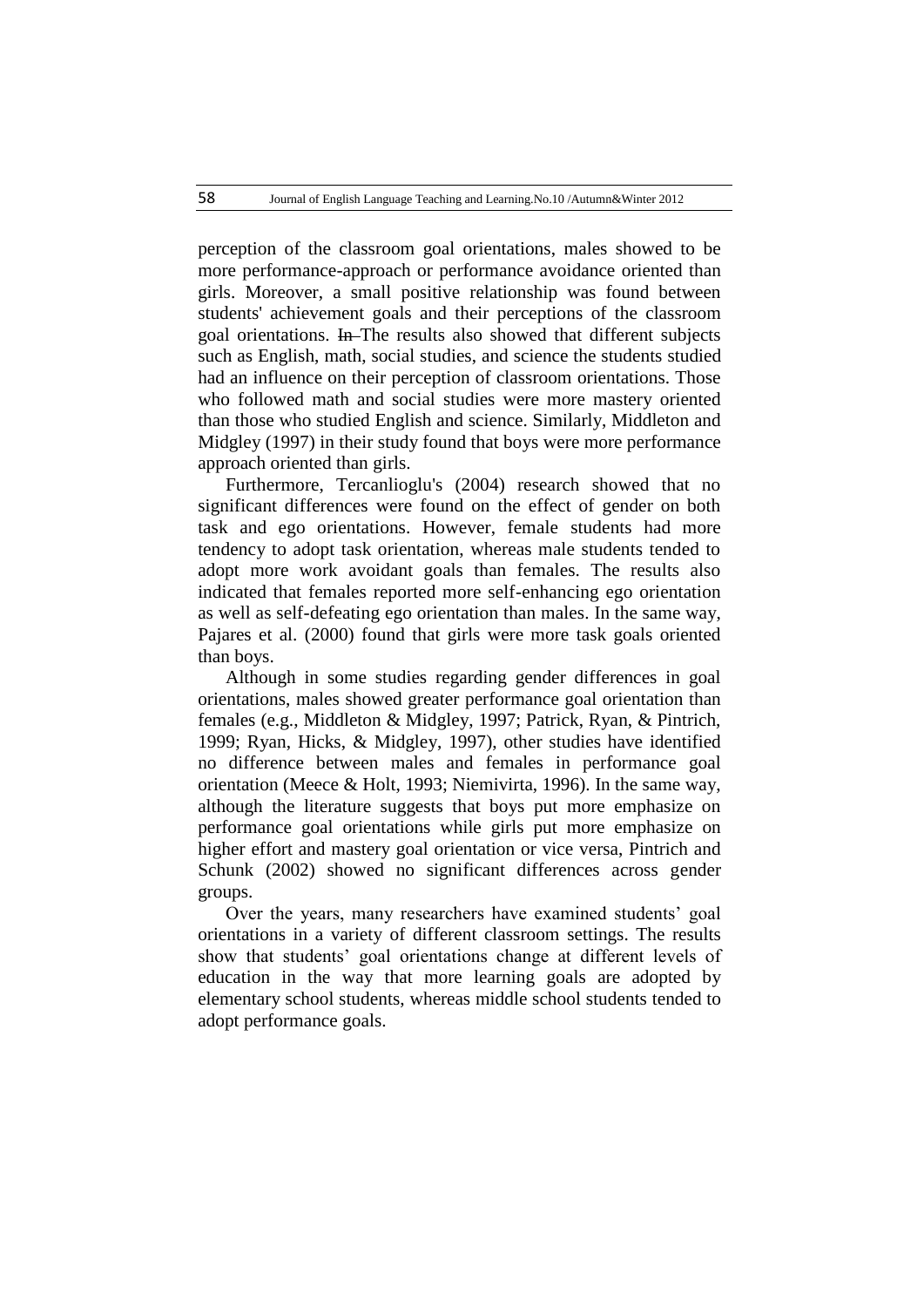Anderman and Midgley (1997) hypothesized that students were more mastery goal oriented during the late elementary school years, whereas they were more performance goal oriented when they entered middle school. The reason was that when they moved to middle school, their teachers stressed ability (performance goals) over mastery goals. Moreover, the results also showed that such a transition had negatively influenced the quality of learning for the students.

According to Shim, Ryan, and Anderson's (2008) study the students' achievement goals were declined regarding their-mastery goals and experience a decline in mastery goals but increased regarding their performance goals during the transition to middle school. Other researchers have found contradictory results. Shim et al. (2008) reported that performance-approach goals were harmful to students' academic achievement in upper elementary grades and became unrelated to their academic achievement when they moved to middle school.

Different empirical research has also been conducted related to the students' achievement goal orientations with different majors across other levels of education, and sometimes in company with various variables. Roedel and Schraw (1995) found out that students who tended to adopt learning goal orientation strongly were more successful in their introductory science course than students who adopted relatively weak learning goal orientation. In the same way, some other correlational studies have reported positive relationships between mastery goals orientation and classroom achievement (Brookhart et al., 2006; Kaplan & Maehr, 1999). However, another study which was conducted in college settings did not show such relationships (Harackiewicz et al., 1997). Similarly, Harackiewicz et al. (2002) in their study supported the positive effect of performance approach goals rather than learning goals on the college students' outcomes.

Elliot and Church (1997), Wolters (2004) and Elliot, McGregor, and Gable (1999) reported that performance avoidance goals were negative predictors of students' exam performance.

Martin, Marsh, Debus, and Malmberg (2008) assessed performance and mastery goal orientation among high school and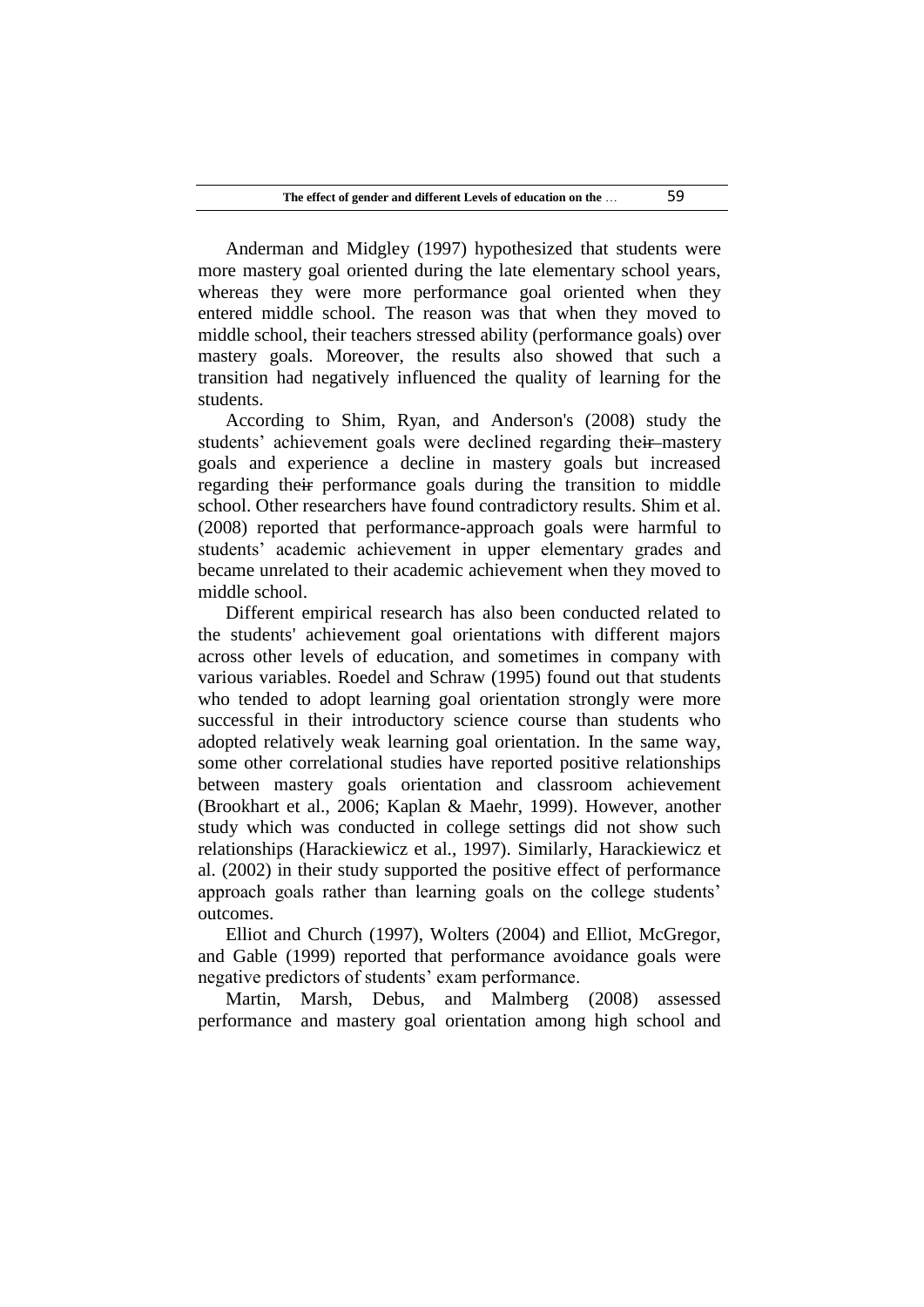university students from a Rasch perspective. The results showed that both school and university students were high in mastery goal orientation in comparison with performance orientation. Nevertheless, fewer school-university differences were found on performance goal orientation than mastery goal orientation. In addition, in both school and university students, mastery orientation items did not differentiate high mastery oriented students from low mastery oriented ones. Finally, a hierarchical structure to performance and mastery goals orientation was found to be existed for both school and university students from the Rasch perspective. Similarly, Harackiewicz et al. (1997) examined predictors and consequences of achievement goals in the college psychology classroom. The results indicated two types of achievement motivation as predictors of the students' goals; namely, work-mastery and competitive orientations. Accordingly, work-mastery oriented students tended more to adopt mastery goals, whereas competitive oriented students tended to adopt performance and work avoidant goals. On the other hand, mastery oriented students were more interested in the class, while performance goal oriented students were more successful in their academic performance.

Gehlbach (2006) examined if changes in students' goal orientations related to outcomes in social studies. The results indicated increases in mastery goal orientation were positively related to outcomes in social studies, whereas increases in performance goal orientation were not. Likewise, Meece and Holt (1993) found three clusters of students with different achievement profiles in science. Mastery goal oriented students showed the most positive achievement profile. However, students with high mastery and ego goal orientations did not perform well academically. On the other hand, students with low mastery and ego goal orientations indicated the most negative achievement profile.

In 2004, Middleton, Kaplan, and Midgley conducted a longitudinal study to examine the change of middle school students' achievement goal orientations in sixth and seventh grade mathematics classrooms as they moved from sixth to seventh grade. The results showed that all students' goal orientations were somewhat constant over time. Moreover, task goals in sixth grade were regarded as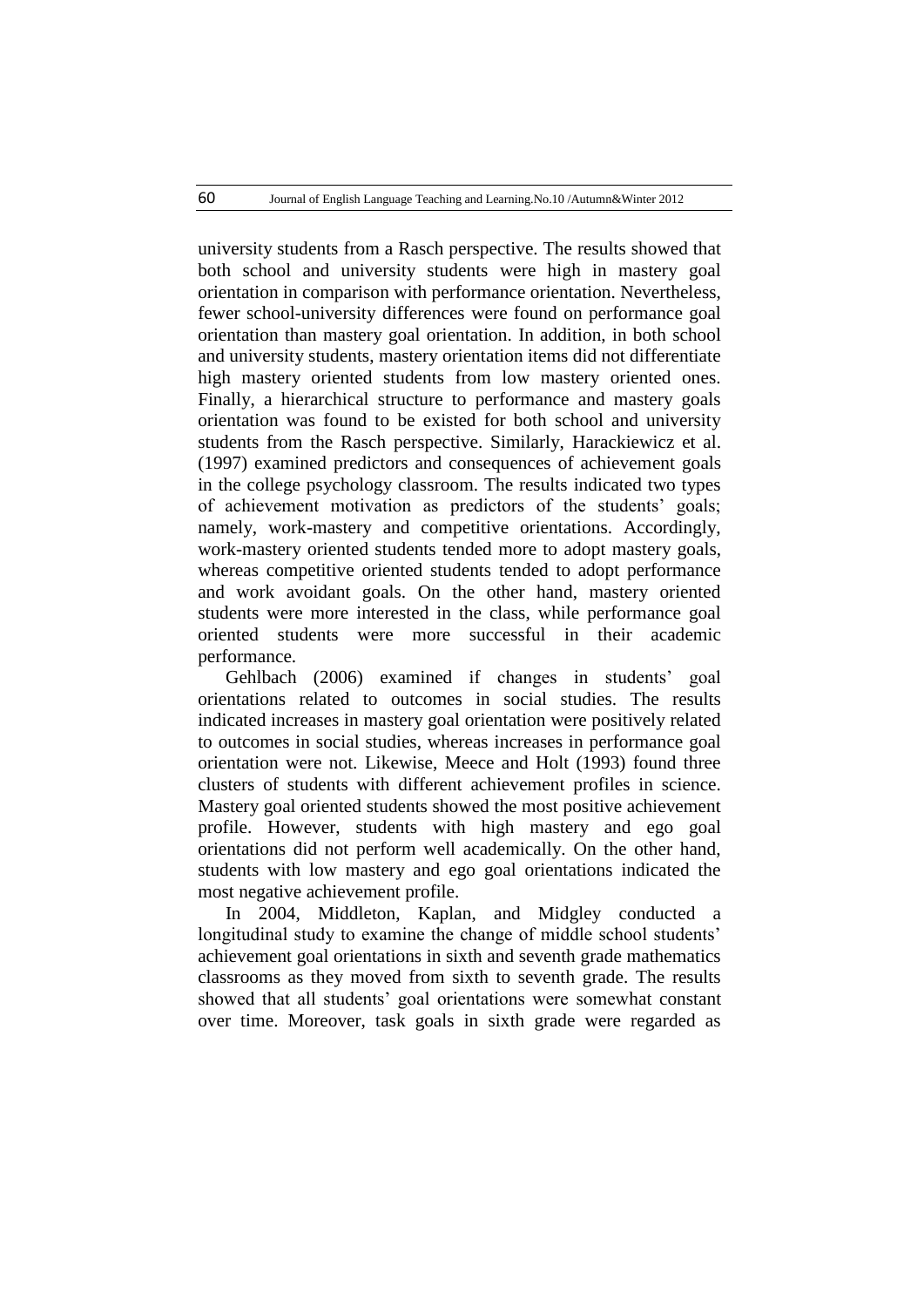positive predictors of the students' academic efficacy in seventh grade and performance approach goals in sixth grade were considered as positive predictors of the students' performance avoidance goals in seventh grade. Multiple regression and multi-sample analyses showed a significant path from performance approach goals to performance avoidance goals among students who reported high academic efficacy before their transition from sixth to seventh grade. The results also revealed that students who felt successful in math while adopting a performance approach goal orientation might adopt maladaptive performance avoidance goals over time and with change in situations. Lindstrom and Sharma (2010) maintained that since the 1990s, a review of literature on the achievement goal theory indicated that most of the studies in achievement goal theory have been done in the domain of schools but very few have been carried out in universities. Similarly, Magi, Haidkind, and Kikas (2010) also stated that more recent researchers put more emphasis; especially at the beginning of school, with older children, and those in the middle school age, on their motivational goals and achievement behaviors and their relations to educational outcomes besides their cognitive skills while analyzing the predictors of the students' academic achievement (Aunola et al., 2002; Aunola & Nurmi, 2004; Boon, 2007; Martin et al., 2003; McClelland et al., 2006; McClelland et al., 2007; Sud & Sujata, 2006; Urdan, 2004).

The literature on the relationship between variables such as gender, different levels of education, and the students' academic achievement the paucity of the study in the Iranian context. Accordingly, an investigation needs to be carried out in the Iranian context to find out which types of goals students set in order to understand individual differences and help them in their learning processes to become better learners. Likewise, such an investigation should be done across gender groups and different levels of education.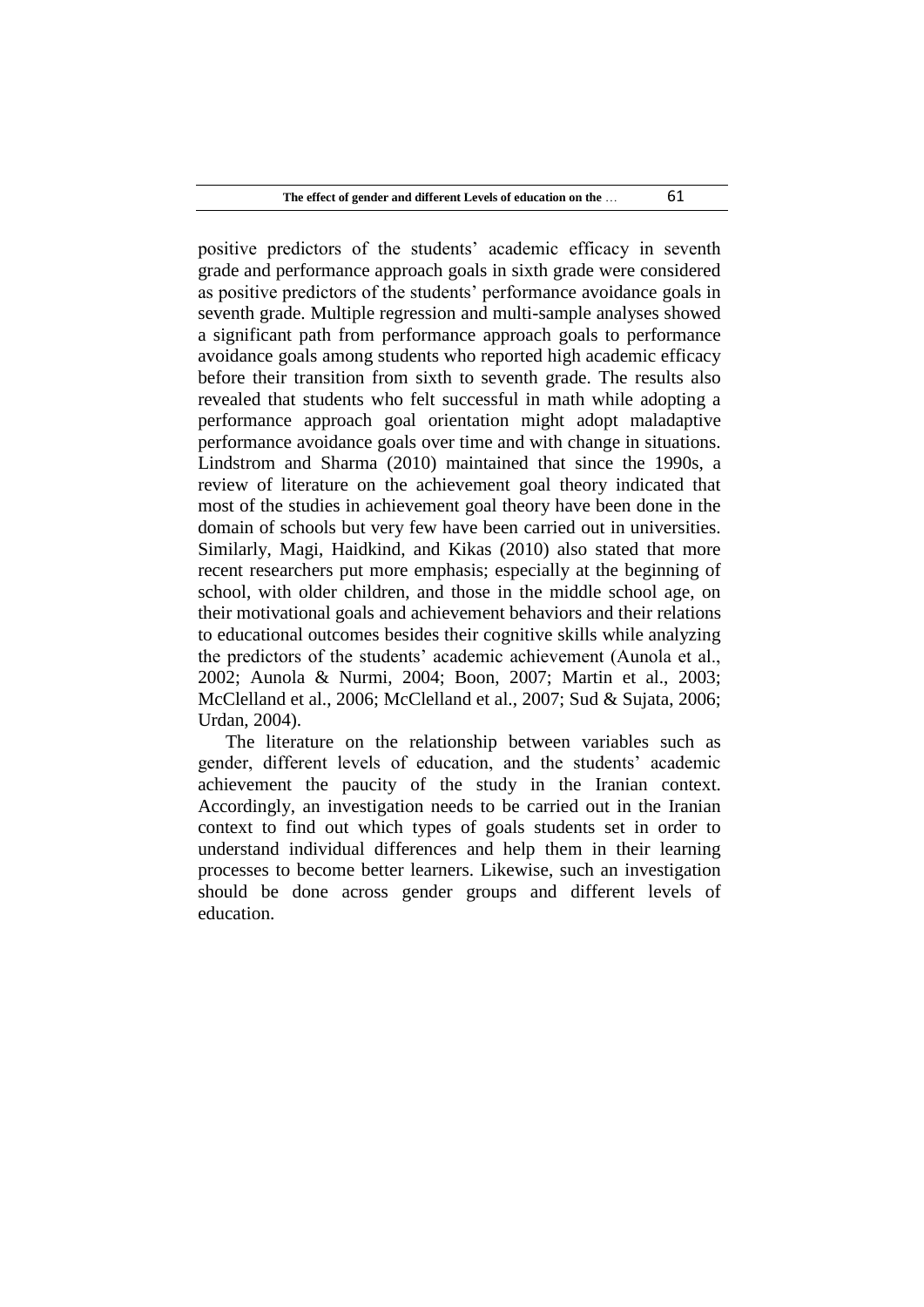# **Method Participants**

182 male and female B.A. students, majoring in English Literature, at different years of education at Shiraz University (freshmen, sophomores, juniors, and seniors) were participated in the present study.

# **Instruments**

The only instrument used in the present study was a questionnaire taken from Was (2006) which was in the form of 6-point Likert Scale measuring different goal orientations (i.e., mastery, performance approach, performance avoidant, and work avoidant). The reliability index of the questionnaire has been estimated using Cronbach's Alpha. Based on the results, the reliability coefficients for mastery, performance approach, performance avoidant and work avoidant goals were 0.85, 0.71, 0.74, and 0.68, respectively. The construct validity of this questionnaire has also been checked through confirmatory factor analysis using Amos 5 Software by Was (2006).

## **Data collection and analysis procedure**

In order to obtain the students' academic achievement data, the researcher collected the GPAs of the students' obtained scores in all of their specialized courses at different years of education at the university including all freshmen, sophomores, juniors, and seniors. Moreover, their achievement goal orientations were obtained by the achievement goal orientation questionnaires distributed among them. To analyze the obtained data, the researcher transformed the average of the students' academic scores into standardized normal scores through nonlinear transformation. In addition, to determine whether gender and different years of education affected the relationship between students' goal orientation and their academic achievement, a multiple regression of academic achievement on different types of goal orientations was run for males and females and different years of education separately.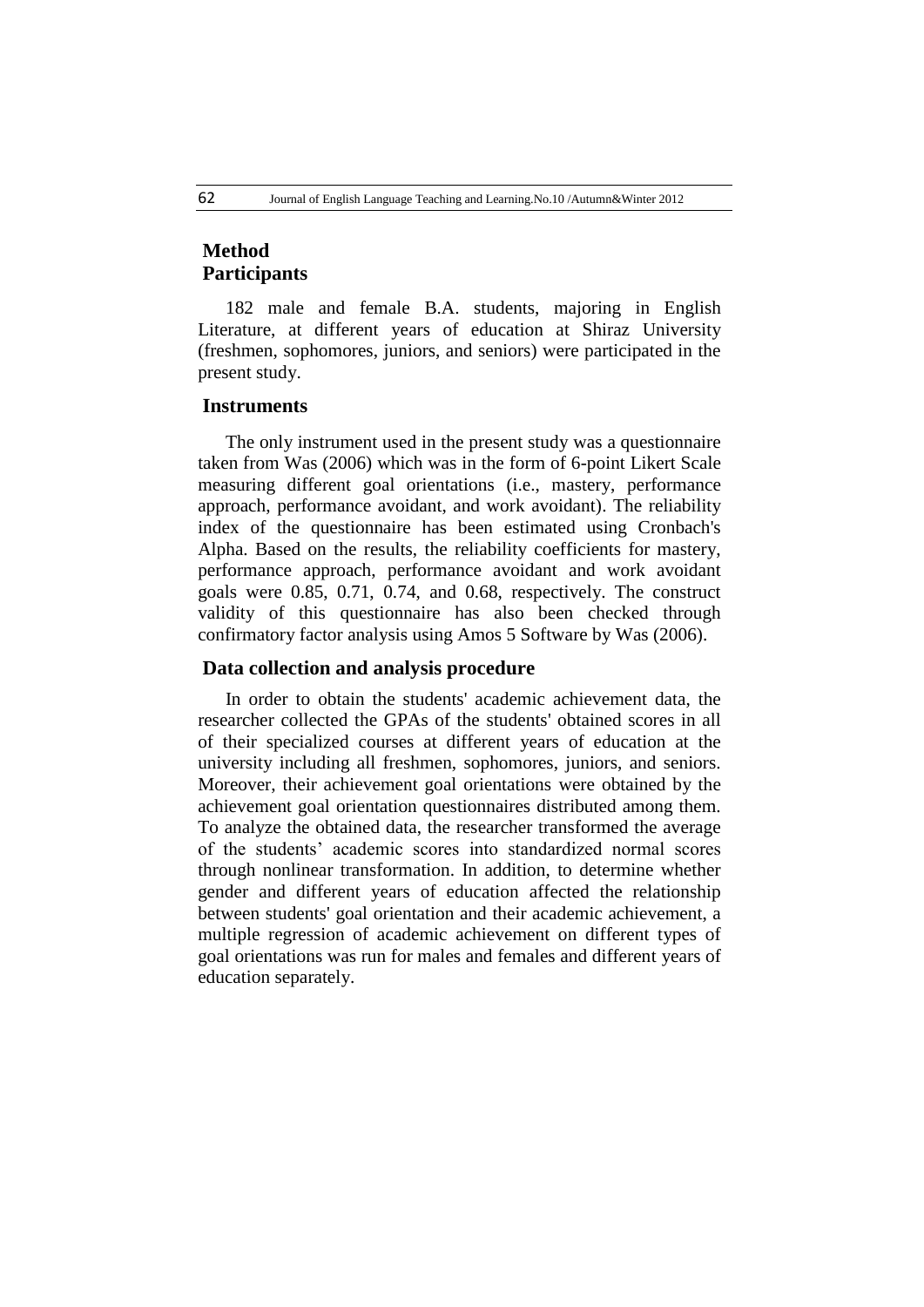# **Results and Discussion**

# **The students' achievement goal, their gender and academic achievement**

To see whether gender affects the relationship between students' goal orientation and their academic achievement, a multiple regression of academic achievement on different types of goal orientations was run in males and females separately. The results are summarized in Tables 1 and 2 for males and females, respectively**.**

**Table 1.** *Regression of academic achievement on males' goal orientations*

| <b>Predictor</b><br>variables  | в      | <b>Beta</b> | t    | Sig. | R   | R<br><b>Square</b> |
|--------------------------------|--------|-------------|------|------|-----|--------------------|
| <b>Mastery</b>                 | $-.00$ | $-.01$      | .06  | .94  | .29 | .08                |
| <b>Performance</b><br>approach | .04    | .30         | 1.67 | .10  |     |                    |
| <b>Performance</b><br>avoidant | $-.03$ | $-.25$      | 1.41 | .16  |     |                    |
| Work<br>avoidant               | $-.01$ | $-.05$      | .30  | .76  |     |                    |

**Table 2.** *Regression of academic achievement on females' goal orientations*

| <b>Predictor</b><br>variables  | в      | <b>Beta</b> | t    | Sig. | R   | R<br><b>Square</b> |
|--------------------------------|--------|-------------|------|------|-----|--------------------|
| <b>Mastery</b>                 | .01    | .15         | 1.75 | .08  |     |                    |
| <b>Performance</b><br>approach | .07    | .45         | 4.72 | .00  | .46 | .21                |
| <b>Performance</b><br>avoidant | $-.03$ | $-.22$      | 2.18 | .03  |     |                    |
| Work<br>avoidant               | $-.01$ | $-.04$      | .39  | .69  |     |                    |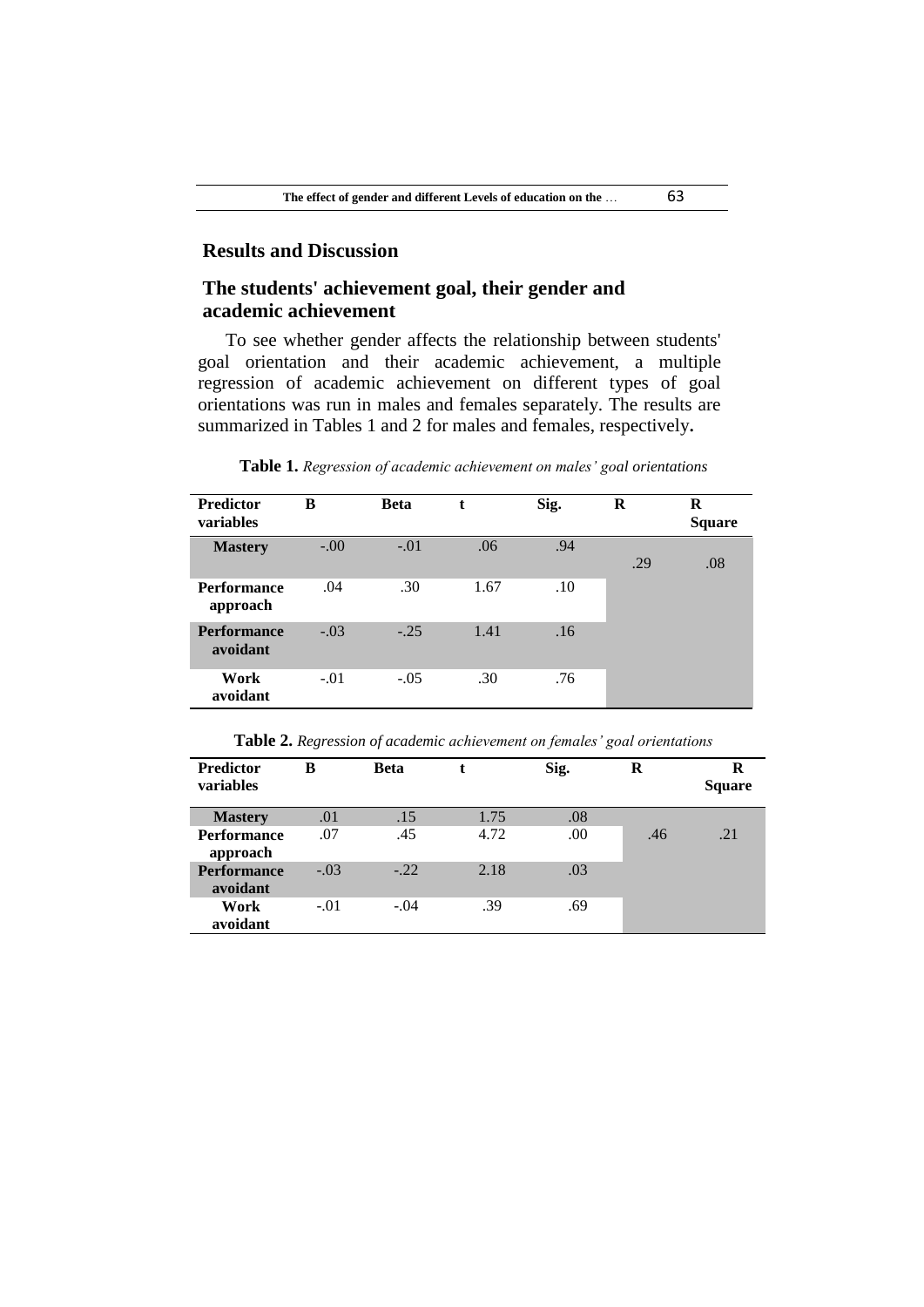Based on the results shown in Table 1, in the case of males, since all the significant values obtained are above .05 level, gender does not affect the relationship between students' achievement goal and their academic achievement. That is to say, there is no relationship between males' adoption of different types of goals and their academic achievement. However, as shown in Table 2, in the case of females, performance approach is the positive significant predictor of the students' academic achievement ( $\beta$ = .45 P< 0.001) and performance avoidant is the negative significant predictor of the students' academic achievement ( $\beta$ = -.22 P< 0.05). That is, gender affects the relationship between students with performance approach and performance avoidant goal orientation and their academic achievement.

 Since the number of males was fewer than the number of females, the adoption of different types of goals by males was not significant predictors of their academic achievement. So, it is worth mentioning that in such a case, the Beta coefficients were considered rather than the significant values to interpret the results. Accordingly, the prediction profile was the same in both males and females; that is, performance approach was the positive significant predictor of the students' academic achievement and performance avoidant was the negative significant predictor of the students' academic achievement.

The results of this part of the study are similar to different studies on the effects of gender on the type of goal orientations students adopt (e.g., Brdar et al., 2006; Byme, 2011; Chan et al., 2004; Hinkley, McInerney & Marsh, 2001; Kenney-Benson et al., 2006; Kwok-wai et al., 2002; Meece et al., 2006; Meece & Holt, 1993; Middleton & Midgley, 1997; Niemivirta, 1996; Pajares et al., 2000; Pajares & Valiante, 2001; Patrick et al., 1999; Rijavec & Brdar, 2002; Ryan et al., 1997; Thorkildsen & Nicholls, 1998). On the contrary, Pintrich and Schunk (2002) and Tercanlioglu (2004) reported no significant differences across gender groups.

Furthermore, regarding the adoption of performance goal orientation among female students, the result of this study can also be supported by other studies such as Chan et al. (2004) and Kwokwai et al. (2002).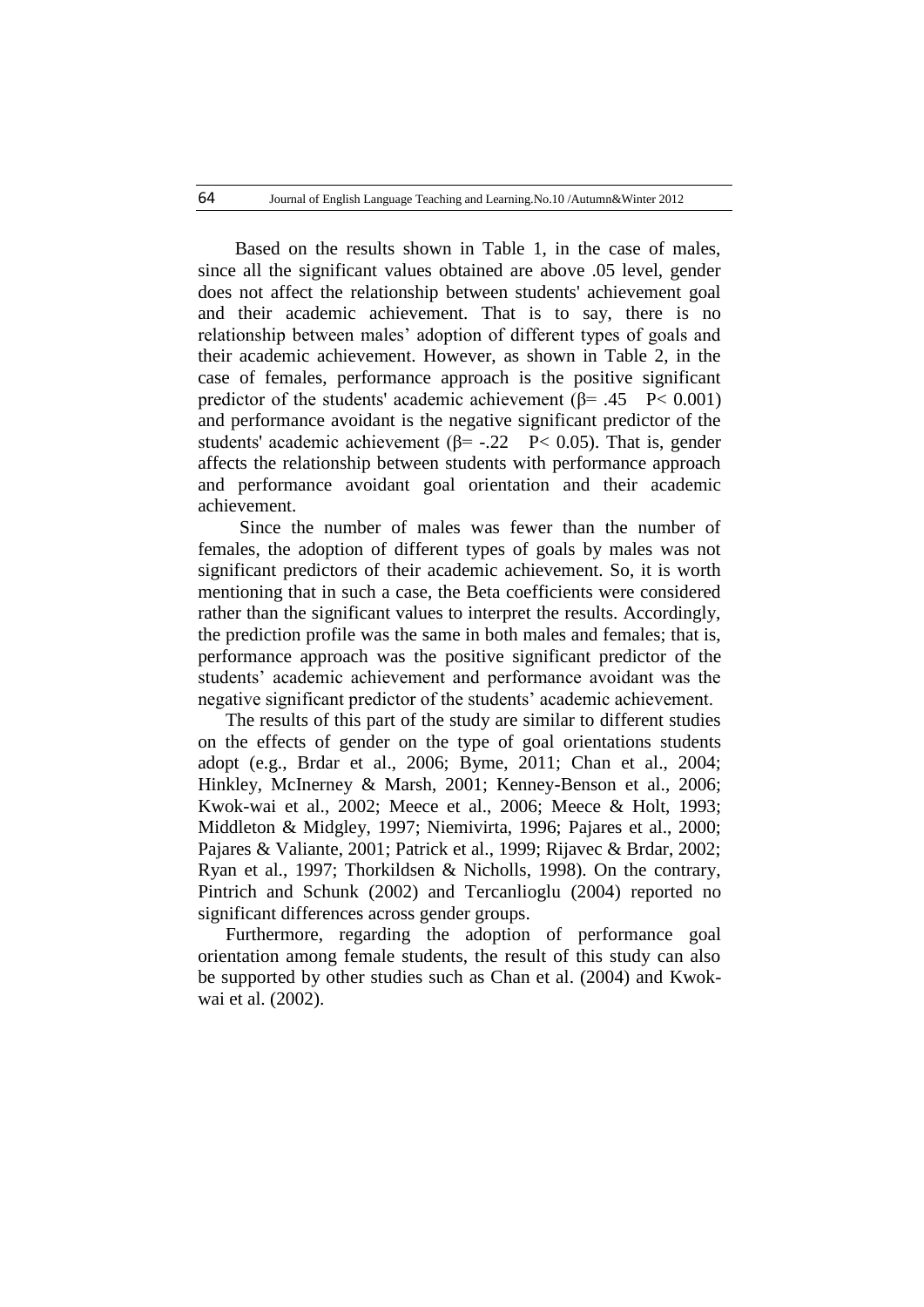# **The students' achievement goal, their education levels and academic achievement**

To see whether different years of education affect the relationship between students' goal orientation and their academic achievement, a multiple regression of academic achievement on different types of goal orientations was run in different years of education separately. The results obtained for each year of education are presented in Tables 3, 4, 5, and 6, respectively.

| <b>Predictor</b><br>variables  | в      | <b>Beta</b> | t    | Sig. | R   | R<br><b>Square</b> |
|--------------------------------|--------|-------------|------|------|-----|--------------------|
|                                |        |             |      |      |     |                    |
| <b>Mastery</b>                 | .01    | .23         | 1.20 | .23  |     |                    |
|                                |        |             |      |      | .59 | .35                |
| <b>Performance</b><br>approach | .06    | .56         | 3.33 | .00  |     |                    |
| <b>Performance</b><br>avoidant | $-.01$ | $-.08$      | .48  | .63  |     |                    |
| Work<br>avoidant               | .04    | .19         | 1.01 | .31  |     |                    |

**Table 3.** *Regression of academic achievement on freshman*

**Table 4.** *Regression of academic achievement on sophomore*

| <b>Predictor</b><br>variables  | в      | <b>Beta</b> |      | Sig. | R   | R<br><b>Square</b> |
|--------------------------------|--------|-------------|------|------|-----|--------------------|
| <b>Mastery</b>                 | .00    | .05         | .39  | .69  |     |                    |
| <b>Performance</b><br>approach | .03    | .29         | 1.85 | .06  | .31 | .09                |
| <b>Performance</b><br>avoidant | $-.03$ | $-25$       | 1.54 | .12  |     |                    |
| Work<br>avoidant               | $-.01$ | $-.07$      | .42  | .67  |     |                    |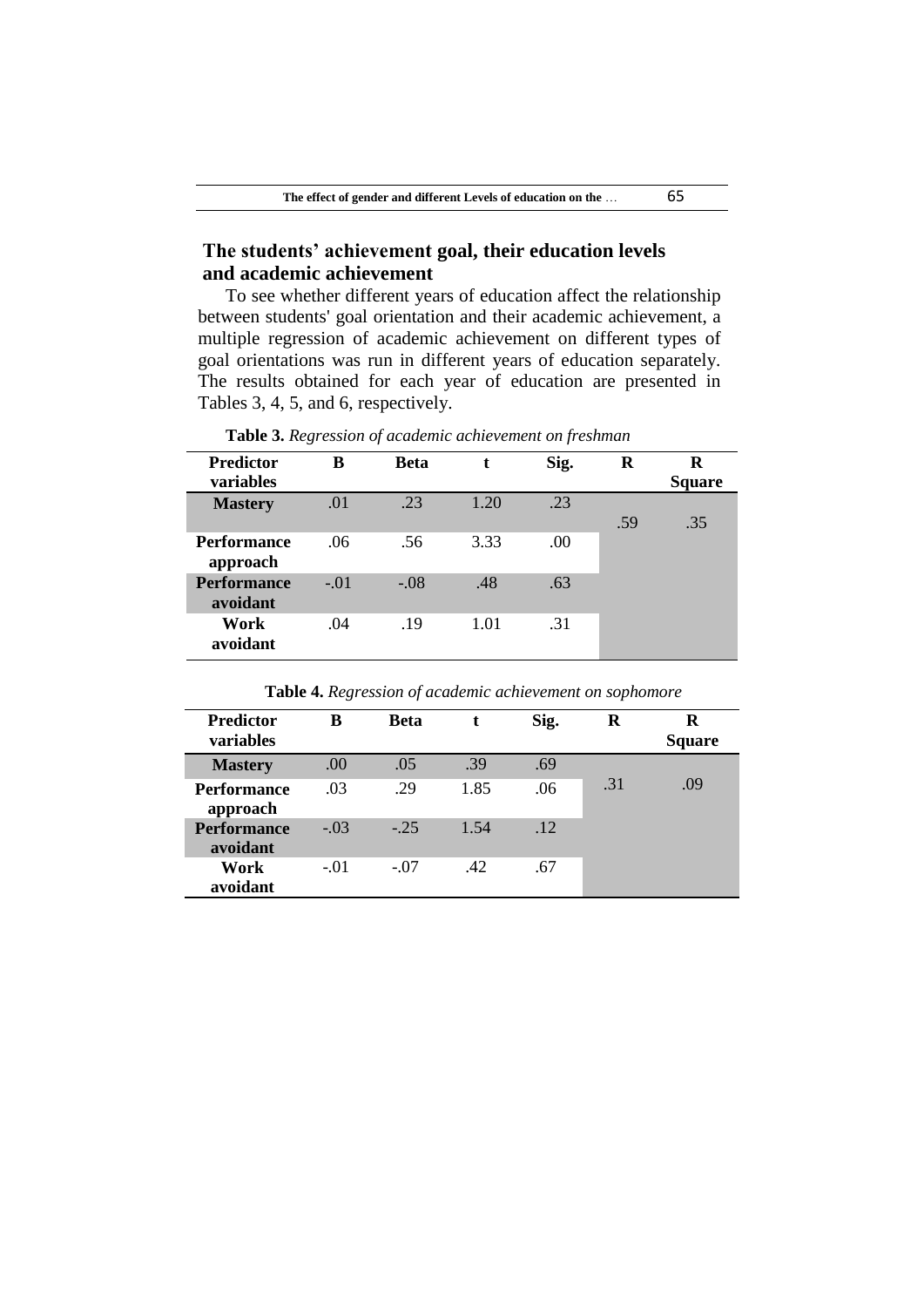| <b>Predictor</b><br><b>variables</b> | B      | <b>Beta</b> | t.   | Sig. | R   | R<br><b>Square</b> |
|--------------------------------------|--------|-------------|------|------|-----|--------------------|
| <b>Mastery</b>                       | .01    | .12         | .70  | .48  | .43 | .19                |
| <b>Performance</b><br>approach       | .08    | .33         | 2.04 | .04  |     |                    |
| <b>Performance</b><br>avoidant       | $-.00$ | $-.01$      | .06  | .94  |     |                    |
| Work<br>avoidant                     | $-.07$ | $-.31$      | 1.57 | .12  |     |                    |

 **Table 5.** *Regression of academic achievement on junior*

**Table 6.** *Regression of academic achievement on senior*

| <b>Predictor</b><br>variables  | в     | <b>Beta</b> |      | Sig. | R   | R<br><b>Square</b> |
|--------------------------------|-------|-------------|------|------|-----|--------------------|
| <b>Mastery</b>                 | .00   | .00         | .04  | .96  |     |                    |
| <b>Performance</b><br>approach | .10   | .68         | 3.61 | .00  | .66 | .44                |
| <b>Performance</b><br>avoidant | $-12$ | $-78$       | 3.62 | .00. |     |                    |
| Work<br>avoidant               | .07   | .32         | 1.60 | .11  |     |                    |

According to Table 3, in the case of freshman, only performance approach is significant predictor of the students' academic achievement ( $\beta$ = .56 P < .001). As indicated in Table 4, in the case of sophomore, none of the goals were reported to be better predictors of the students' academic achievement. However, as shown in Table 5, in the case of junior, performance approach is significant predictor of the students' academic achievement ( $\beta$ = .33 P < .05); that is, it has a significant effect on their academic achievement. Finally, based on Table 6, in the case of senior, performance approach is positive significant predictor of the students' academic achievement ( $\beta$ = .68 P< 0.001). Then, performance avoidant is negative significant predictor of the students' academic achievement ( $\beta$ = -.78 P< 0.001). In this way both performance approach and performance avoidant have significant effect on the students' academic achievement.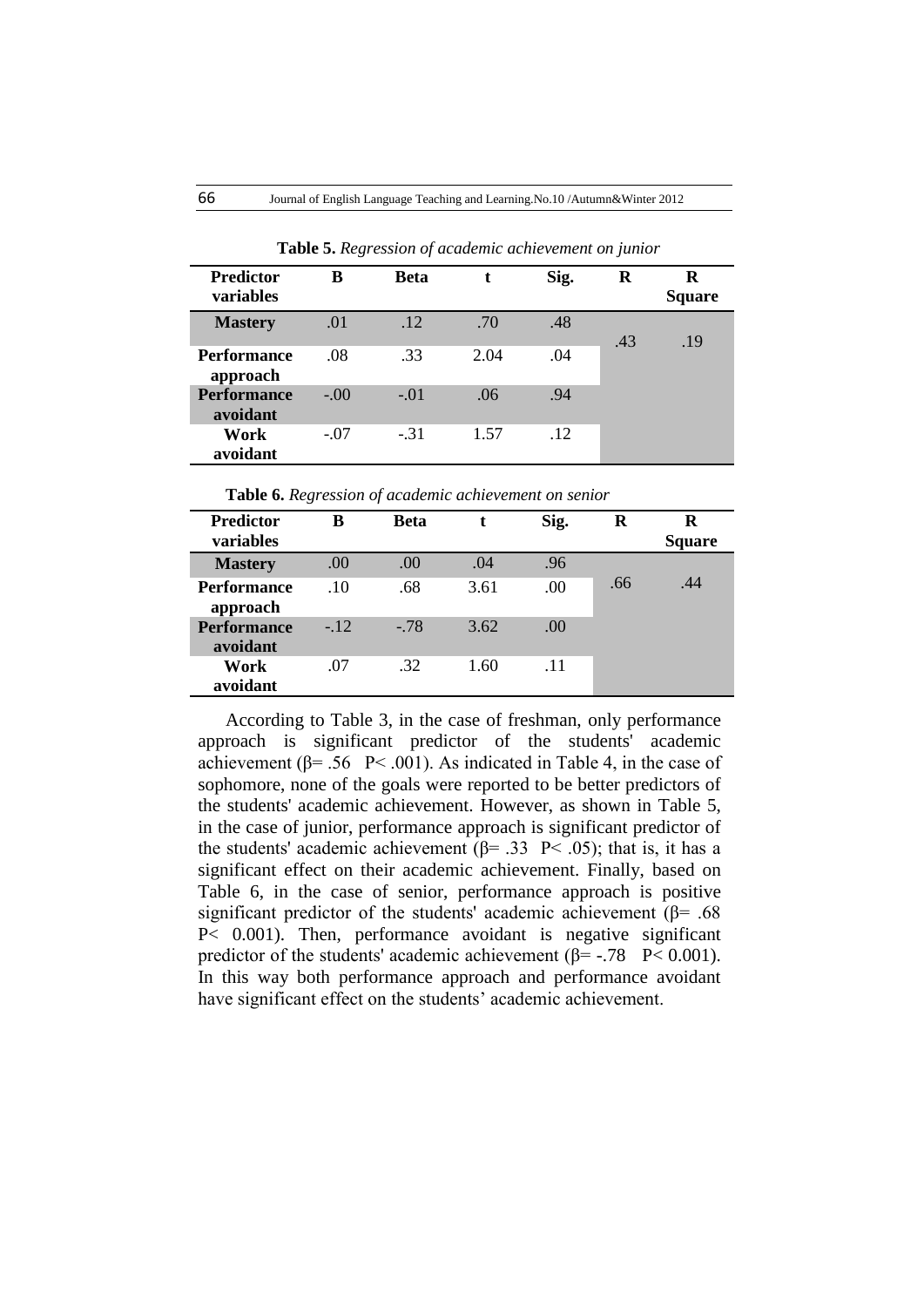Accordingly, the results indicated that in the case of freshmen, the adoption of performance approach goal by the students showed significant effect on their academic achievement. This means that freshman students are more interested in showing their abilities to their classmates from the time of their arrival to the university in order to show that they are superior to others. That is can be a reason why they have more successful academic achievement. However, regarding sophomores, none of the goals adopted were found to be better predictors of the students' academic achievement. The results suggest that other variables might have impacts on the students' academic achievement rather than adopting such goals and in fact, identifying such variables is out of the scope of the present research. Concerning junior, performance approach had also significant effect on the students' academic achievement. And finally, in the case of senior, both performance approach as the positive and performance avoidant as the negative significant predictors indicated significant effect on the students' academic achievement. According to Dweck (1986), performance approach goal oriented students try to gain favorable judgments of their competence; hence, they tend to demonstrate their skills and do better than others (Meece & Holt, 1993; Pintrich, 2000a). Performance avoidant goal oriented students also try to avoid negative judgments of their competence; so, they try to avoid the appearance of academic failure (Wolters, 2004). That is may be a reason why in both cases, they are academically successful.

Furthermore, based on the findings, the Beta coefficients in performance approach were higher in freshman and senior students than those in sophomore and junior ones. Moreover, in the case of performance avoidant, the Beta coefficient was negatively higher only for senior students than for other levels of education. That is to say, performance avoidant was the negative significant predictor of the students' academic achievement for the senior students. In other words, in the last year, the relationship between the students' fear of failure and their academic achievement was negative.

In addition, it can be implied that some types of goals are stable within different educational levels such as performance approach goals in the present study. Actually, the results showed that some of the students' goal orientations were somewhat constant over time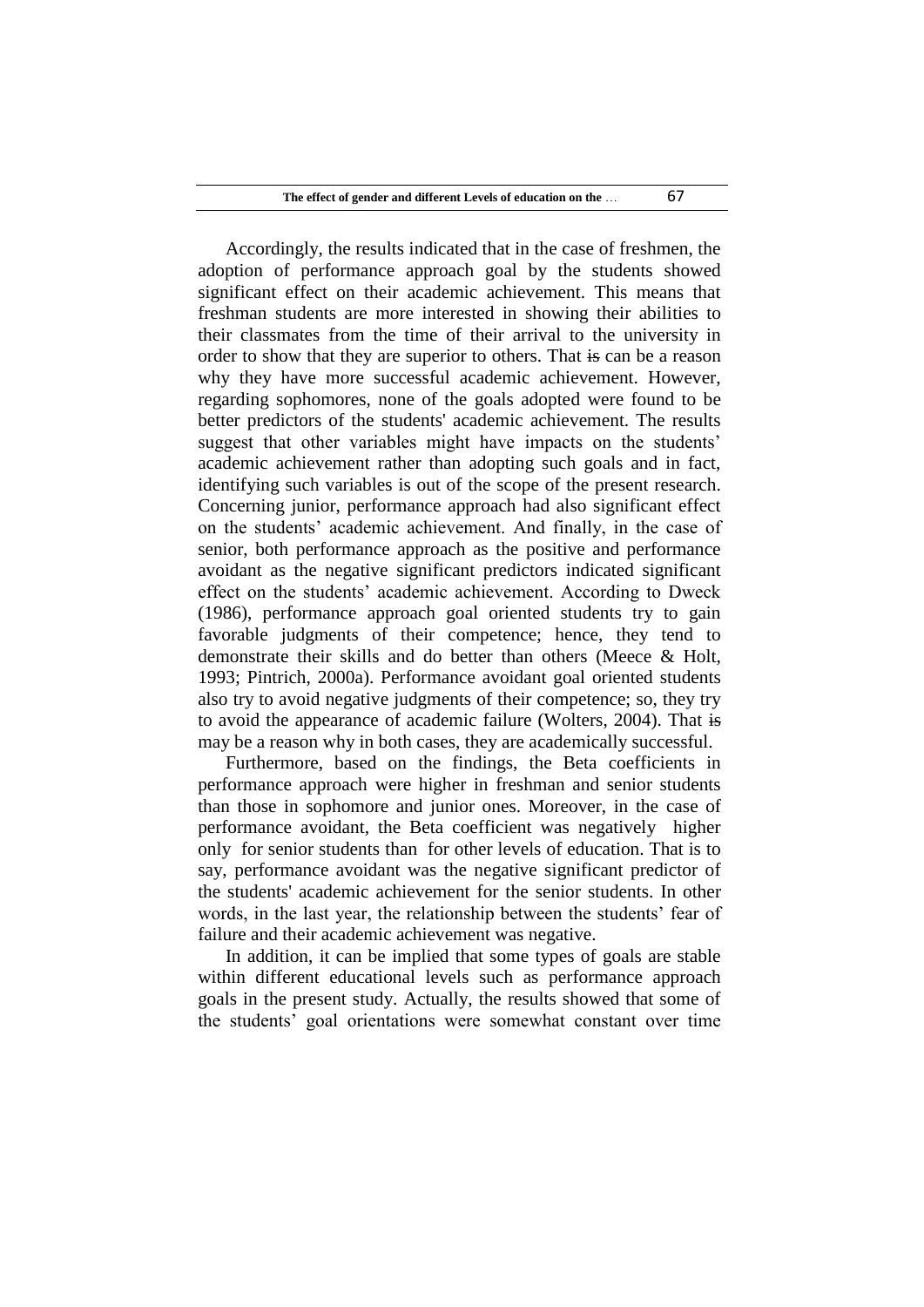which is in line with Middleton et al.'s (2004) study. The results also showed that students at different levels of education still put more emphasis on the adoption of performance approach goals. That is to say, the relationship between performance approach goals and academic achievement remains strong at all levels of education. This is in line with Anderman and Midgley's (1997) and Shim and his colleagues' (2008) studies in which when students went to the upper level of education, they were more performance goal oriented. Similarly, Harackiewicz et al. (2002) in their study supported the positive effect of performance approach goals on the college students' outcomes.

The results of this part of the study support studies such as Middleton et al. (2004) that revealed that students who were more successful in math were those who adopted both performance approach goal orientation and performance avoidance goals over time. In a similar way, Harackiewicz et al. (1997) examined predictors and consequences of achievement goals in the college psychology classroom and reported that performance goal oriented students were more successful in their academic performance. On the contrary, Elliot and Church (1997) reported that performance avoidance goal oriented students showed a strong fear of academic failure which affected their intrinsic motivation and graded performance harmfully. Equally, Elliot et al. (1999) reported that performance avoidance goals were negative predictors of students' exam performance. In other words, goals which focus on performance avoidance lead to high-school students' lower exam grades among. Wolters (2004) has also supported these findings in his study.

Finally, although the results indicated that the adoption of performance approach goal by the students at different levels of education had significant effect on their academic achievement, other researchers found contradictory results. Shim et al. (2008) reported that the students' academic achievement was not related to their adoption of performance approach goals in upper levels. Similarly, Gehlbach (2006) reported that students' adoption of performance goal orientations were not related to outcomes in social studies. Likewise, Meece and Holt (1993) indicated that students with high performance goal orientations did not perform well academically.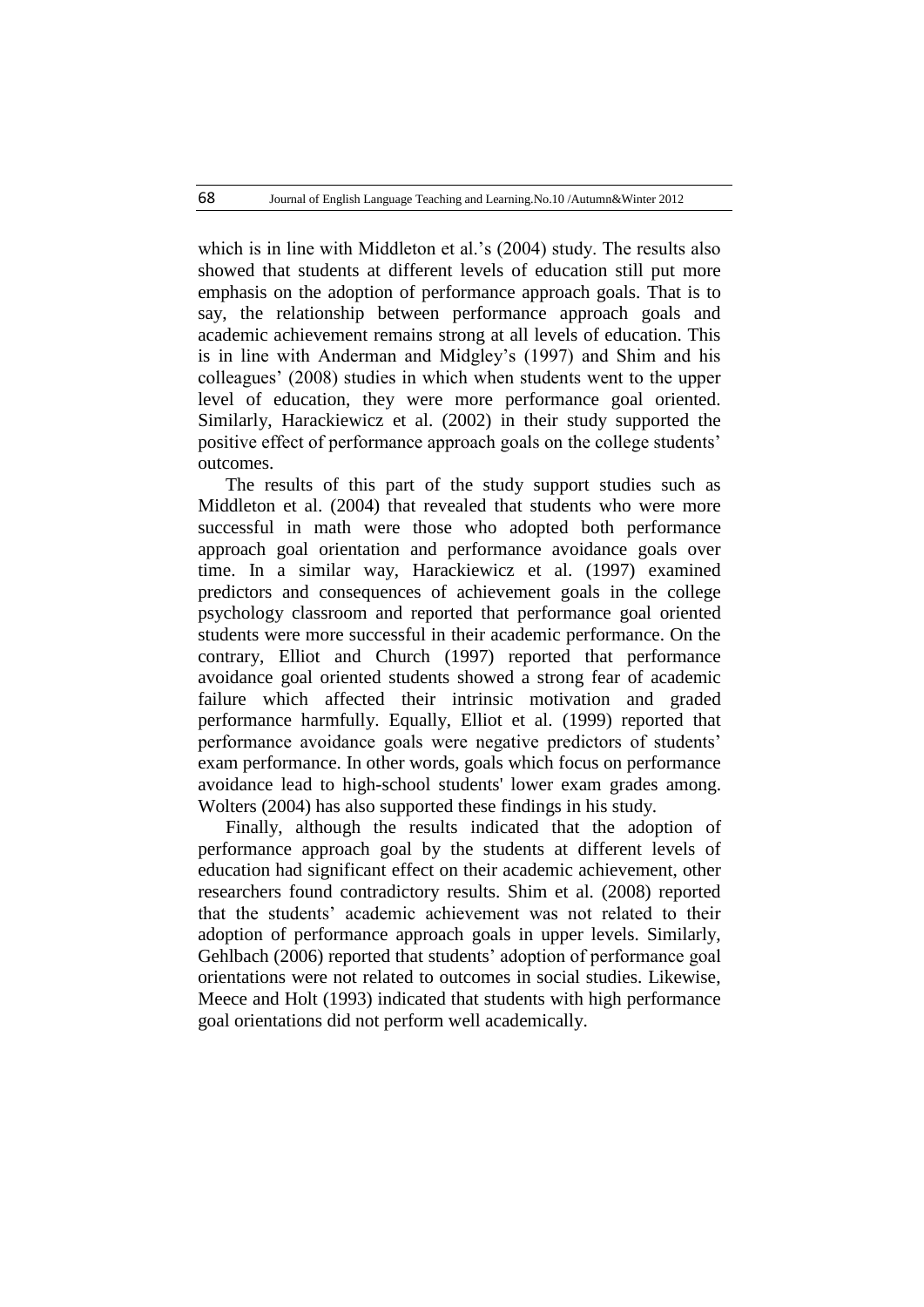## **Concluding Remarks**

Being aware of how students adopt and develop their goals, how their goals change or are affected by different factors, and how their goals have an impact on their academic outcomes are vital to whoever involved in shaping and improving the academic teaching and learning environment. Therefore, the findings of the present study may have theoretical implications for different groups of people in the educational system in general and language teaching and learning in particular. For instance, since the ultimate goal in any educational settings is to foster lifelong learning, the findings of this study can help decision-makers in any educational system to develop the course materials based on the students' goal orientations.

Accordingly, in the present study the researcher tried to notice if gender affects the relations between students' achievement goal and their academic achievement, and also, to examine if there is any difference in the type of goal orientations held by students at different years of education at the university. Based on the results obtained no significant relationship was found between males' achievement goals and their academic achievement but there was a significant relationship between females' achievement goals and their academic achievement. Moreover, the results of the effect of different levels of education on the relationship between students' achievement goal and their academic achievement showed that only performance approach was the significant predictor of the students' academic achievement in freshman students. In the case of sophomore students, none of the goals showed significant effect on their success. Regarding junior students, performance approach was also the significant predictor of their academic success. In addition, both performance approach and performance avoidant had the significant effect on the senior students' academic achievement.

As a final point, it is worth mentioning that it might be through achievement goal theory and through the application of research findings including the present one in different academic settings that researchers are able to explain the differences in the classroom learning styles. For instance, They can explain why some students are unmotivated during their academic years or why some of them are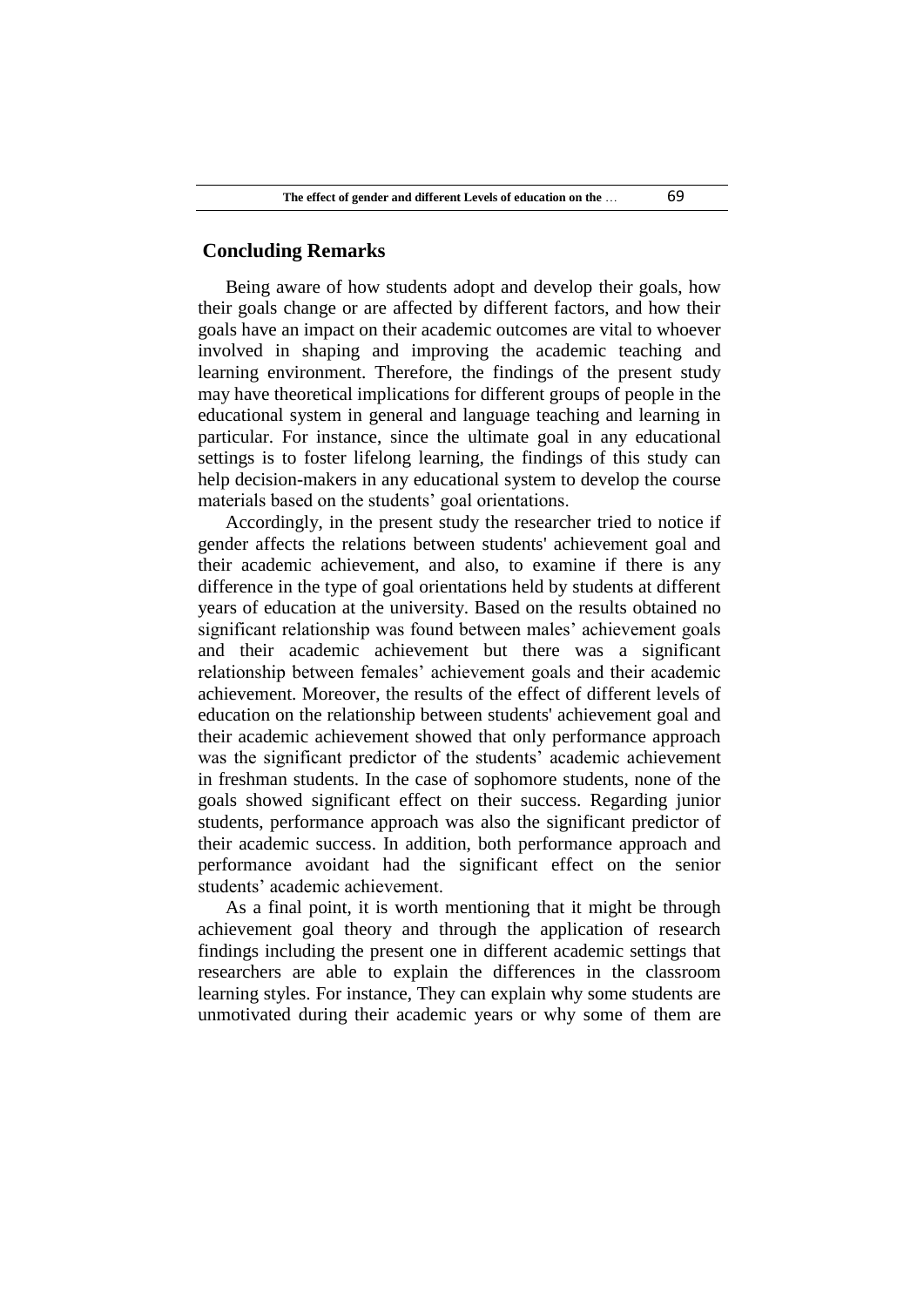interested in achieving higher grades; whereas, others desire more to focus on the learning processes and the like.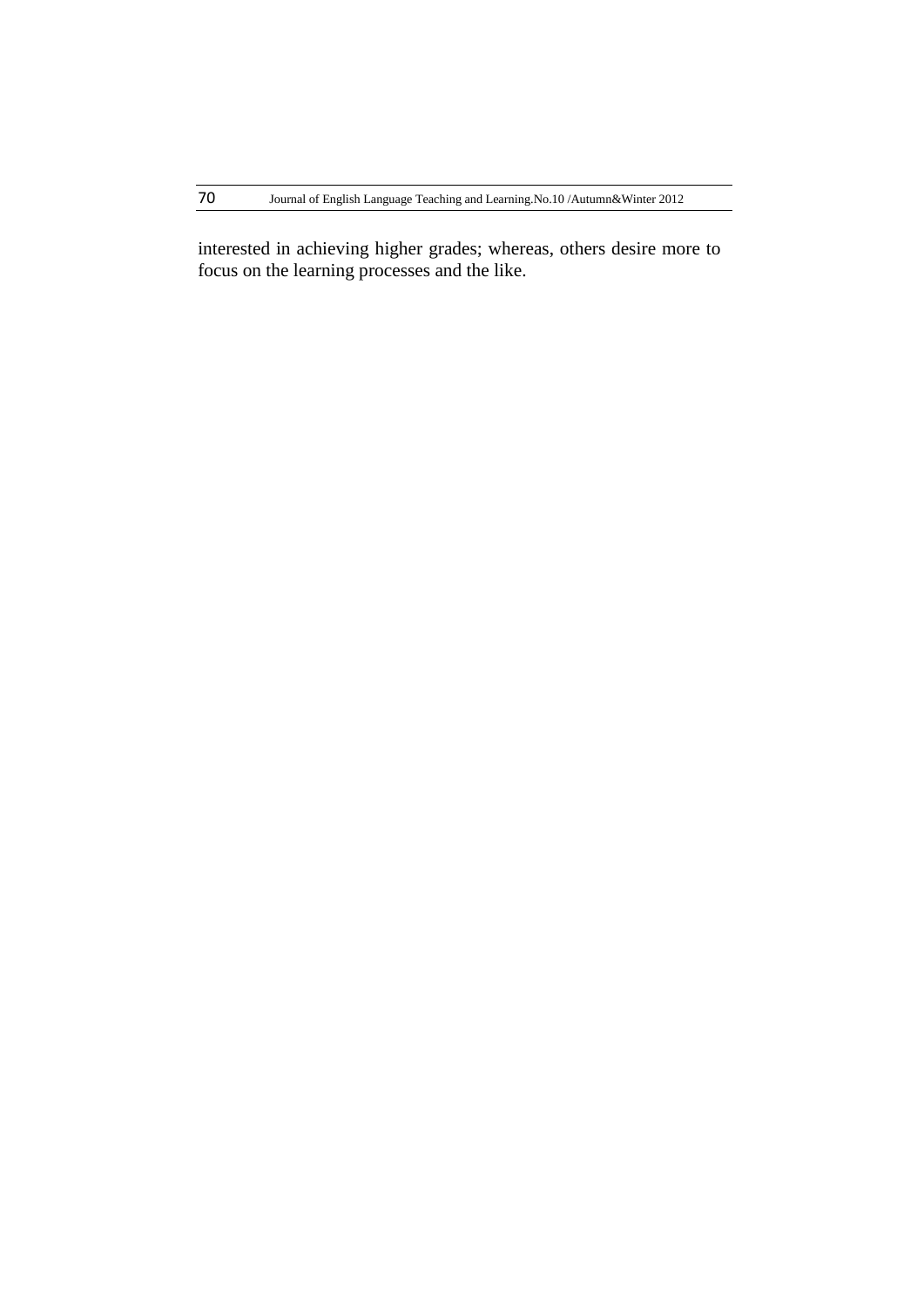### **References**

- Ames, C. A. (1990). Motivation: What teachers need to know. *Teachers College Record, 91 (3)*, 409-421.
- Ames, C. (1992). Classrooms: Goals, structures, and student motivation. *Journal of Educational Psychology, 84 (3)*, 261-271.
- Anderman, E. M., & Midgley, C. (1997). Changes in achievement goal orientations, perceived academic competence, and grades across the transition to middle-level schools. *Contemporary Educational Psychology, 22*, 269-298.
- Brdar, I., Rijavec, M., & Loncaric, D. (2006). Goal orientations, coping with school failure and school achievement*. European Journal of Psychology of Education, 21 (1),* 53-70.
- Brookhart, S. M., Walsh, J. M., & Zientarski, W. A. (2006). The dynamics of motivation and effort for classroom assessments in middle school science and social studies. *Applied Measurement in Education, 19*, 151-184.
- Byme, S. R. (2011). *Motivation: Goal orientation among middle school students*. A Chapter Style Thesis. Ed. S. in School Psychology. La Crosse: University of Wisconsin.
- Carpenter, S. L. (2007). *A comparison of the relationships of students' self-efficacy, goal orientation, and achievement across grade levels: A meta-analysis.* MA Thesis, Simon Fraser University.
- Chan, K. W., Leung, M. T., & Lai, P. Y. (2004). *Goal orientations, study strategies and achievement of Hong Kong teacher education student*. Hong Kong Institute of Education. Paper presented at the AARE2004 Conference held at Melbourne, Australia,  $28^{th}$  Nov.  $2^{nd}$  Dec, 1-15.
- Covington, M. V. (2000). Goal theory, motivation, and school achievement: An integrative review. *Annu. Rev. Psychol., 51*, 171–200.
- Dweck, C. S. (1986). Motivational processes affecting learning. *American Psychologist, 41 (10)*, 1040-1048.
- Elliot, A. J. (2005). A conceptual history of the achievement goal construct. In A. J. Elliot & C. S. Dweck (Eds.), *Handbook of*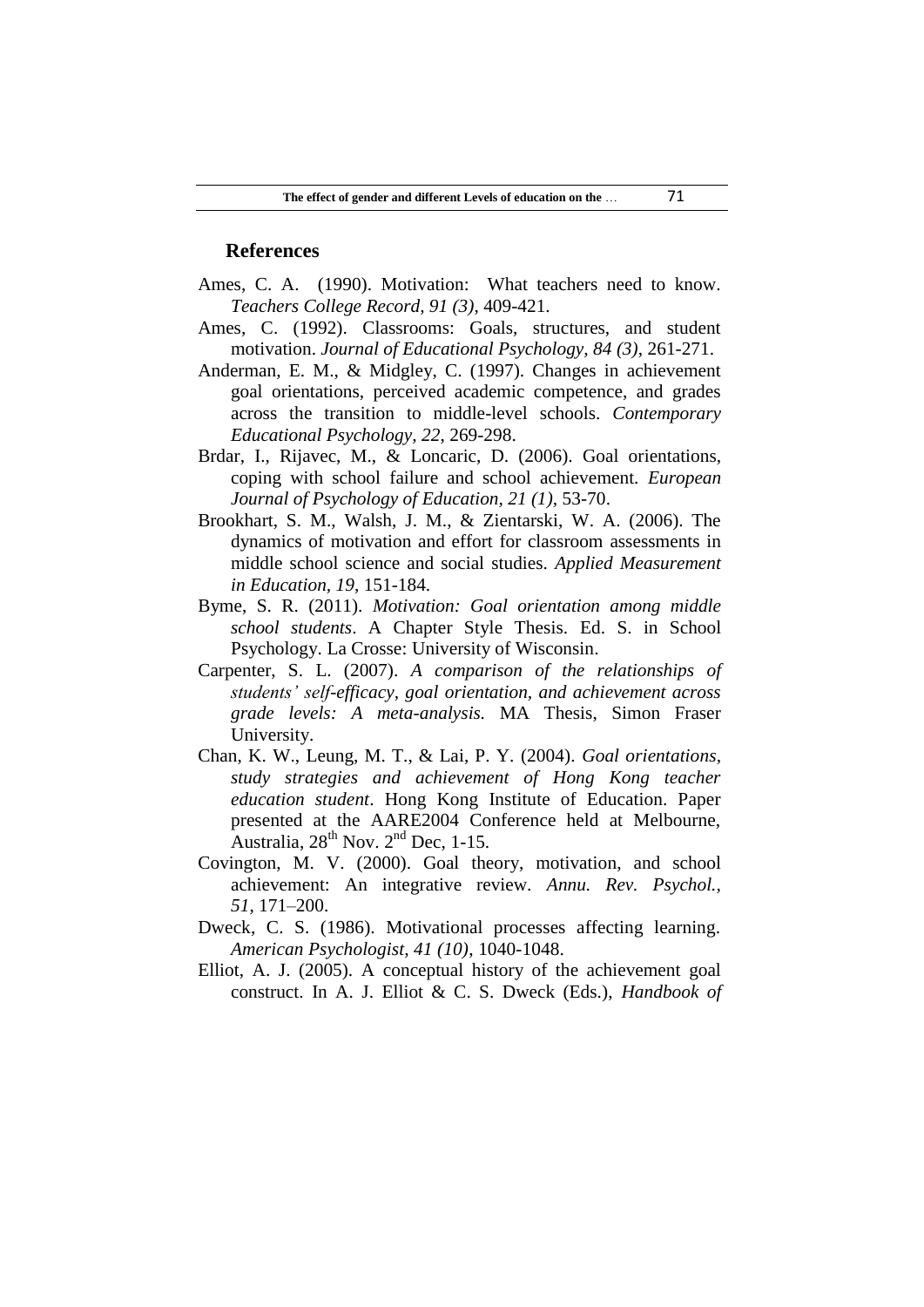*competence and motivation* (pp.52-72). New York: Guilford Press.

- Elliot, A. J., & Church, M. A. (1997). A hierarchical model of approach and avoidance achievement motivation. *Journal of Personality and Social Psychology, 72 (1)*, 218-232.
- Elliot, A. J., McGregor, H. A., & Gable, Sh. (1999). Achievement goals, study strategies, and exam performance: A mediational analysis. *Journal of Educational Psychology, 91 (3),* 549-563.
- Gehlbach, H. (2006). How changes in students' goal orientations relate to outcomes in social studies. *The Journal of Educational Research, 99 (6),* 358-370.
- Harackiewicz, J. M., Barron, K. E., Carter, S. M., Lehto, A. T., & Elliot, A. J. (1997). Predictors and consequences of achievement goals in the college classroom: Maintaining interest and making the grade. *Journal of Personality and Social Psychology, 73 (6),*  1284-1295.
- Harackiewicz, J. M., Pintrich, P. R., Barron, K. E., Elliot, A. J., & Thrash, T. M. (2002). Revision of achievement goal theory: Necessary and illuminating. *Journal of Educational Psychology, 94(3)*, 638-645.
- Hinkley, J. W., McInerney, D. M., & Marsh, H. W. (2001). *The multifaceted structure of school achievement motivation: A case for social goals*. Paper presented at the Annual Meeting of the American Educational Research Association, Seattle, USA.
- Kaplan, A., & Maehr, M. L. (1999). Achievement goals and student well-being. *Contemporary Educational Psychology, 24,* 330-358.
- Kenny-Benson, G. A., Pomerantz, E. M., Ryan, A. M., & Patrick, H. (2006). Sex differences in math performance: The role of children's approach to schoolwork. *Developmental Psychology, 42*, 11-26.
- Kwok-wai, CH., Po-yin, L., Man-tak, L. & Phillip, M. (2002). Hong Kong preservice teachers' achievement goal orientations - are they related to their gender and electives? *Hong Kong Teachers' Centre Journal, 1*, 20-31.
- Lindstrom, C. & Sharma, M. D. (2010). Development of a physics goal orientation survey. *International Journal of Innovation in Science and Mathematics Education, 18 (2)*, 10-20.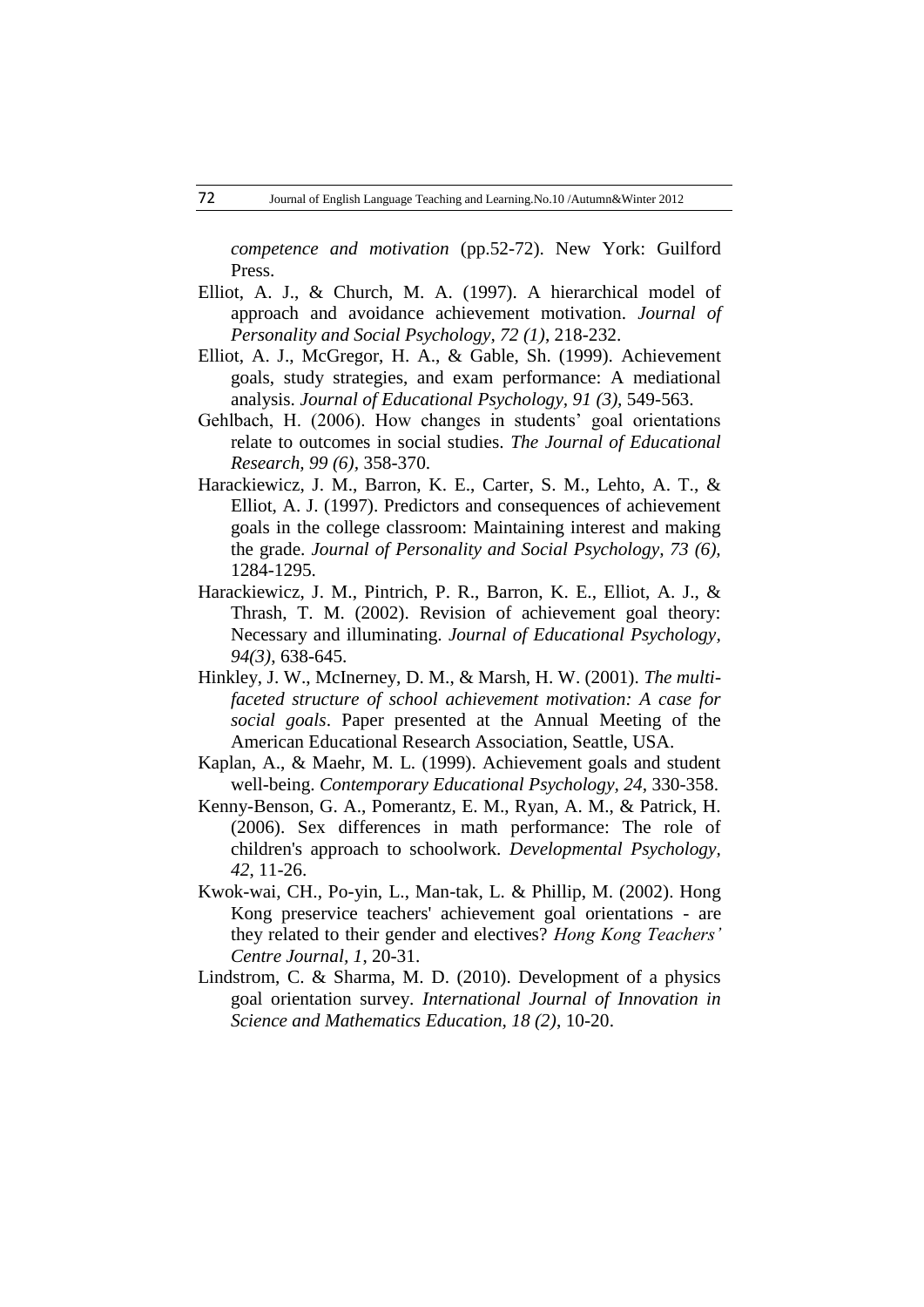- Maehr, M. L. (1984). Meaning and motivation: Toward a theory of personal investment. In C. Ames & R. Ames (Eds.), *Research on motivation in education, 1*, ch.4, 115-144. New York: Academic.
- Maehr, M. L., Meyer, H. A. (1997). Understanding motivation and schooling: Where we've been, where we are, and where we need to go. *Educ. Psychol. Rev., 9*, 371-409.
- Magi, K., Haidkind, P., & Kikas, E. (2010). Performance-approach goals, task-avoidant behaviour and conceptual knowledge as predictors of first graders' school performance. *Educational Psychology, 30 (1)*, 89-106.
- Martin, A. J., Marsh, H. W., Debus, R. L., & Malmberg, L. E. (2008). Performance and mastery orientation of high school and university/college students. *Educational and Psychological Measurement, 68 (3),* 464-487.
- Meece, J. L., Glienke, B. B., & Burg, S. (2006). Gender and motivation. *Journal of School Psychology, 44*, 351-373.
- Meece, J. L., & Holt, K. (1993). A pattern analysis of students' achievement goals. *Journal of Educationa1 Psychology, 85 (4)*, 582-590.
- Middleton, M. J. & Midgley, C. (1997). Avoiding the demonstration of lack of ability: An underexplored aspect of goal theory. *Journal of Educational Psychology, 89(4)*, 710-718.
- Middleton, M. J., Kaplan, A., & Midgley, C. (2004). The change in middle school students' achievement goals in mathematics over time. *Social Psychology of Education, 7*, 289-311.
- Nicholls, J. G. (1984). Achievement motivation: Conceptions of ability, subjective experience, task choice, and performance. *Psychological Review, 91*, 328–346.
- Niemivirta, M. (1996). *Motivational-cognitive components in selfregulated learning*. Paper presented at the 5<sup>th</sup> International Conference on Motivation, Landau, Germany.
- Pajares, F., Britner, Sh. L., & Valiante, G. (2000). Relation between achievement goals and self-beliefs of middle school students in writing and science. *Contemporary Educational Psychology, 25(4)*, 406-422.
- Pajares, F. & Valiante, G. (2001). Gender differences in writing motivation and achievement of middle school students: A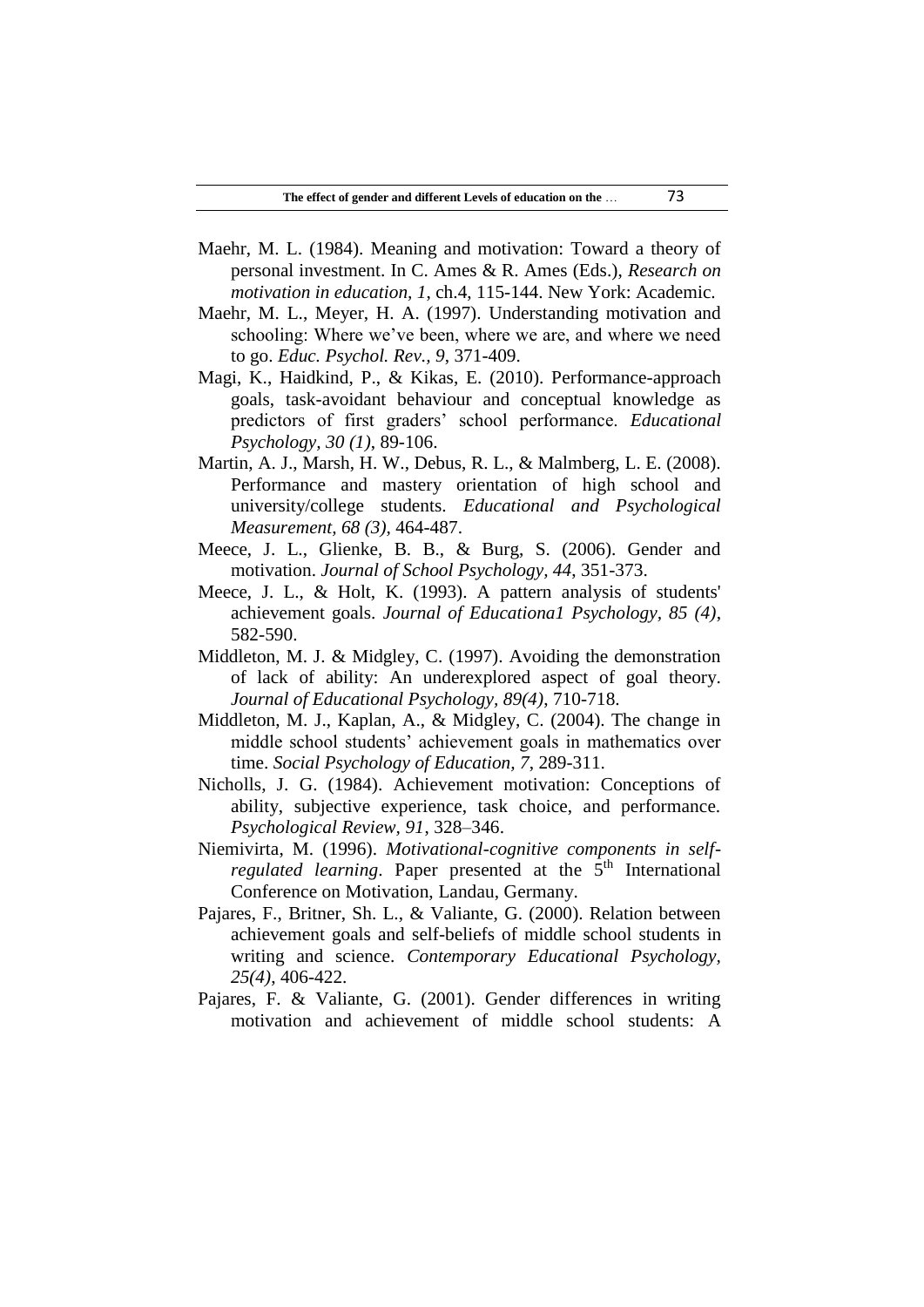function of garner orientation? *Contemporary Educational Psychology, 26,* 366-381.

- Patrick, H., Ryan, A. M., & Pintrich, P. R. (1999). The differential impact of extrinsic and mastery goal orientations on males' and females' self-regulated learning. *Learning and Individual Differences, 11*, 153-171.
- Pintrich, P. R. (2000a). Multiple goals, multiple pathways: The role of goal orientation in learning and achievement. *Journal of' Educational Psychology, 92 (3)*, 544-555.
- Pintrich, P. R., & Schunk, D. H. (2002). *Motivation in education: theory, research, and applications*  $(2^{nd}$  ed.). Upper Saddle River, New Jersey: Prentice-Hall.
- Rijavec M., & Brdar I. (2002). Coping with school failure and selfregulated learning. *European Journal of Psychology of Education, 17(2)*, 177-194.
- Roedel, T. D., & Schraw, G. (1995). Beliefs about intelligence and academic goals. *Contemporary Educational Psychology, 20*, 464- 468.
- Ryan, A. M., Hicks, L., & Midgley, C. (1997). Social goals, academic goals, and avoiding seeking help in the classroom. *Journal of Early Adolescence, 17*, 152-171.
- Shim, S. S., Ryan, A. M., & Anderson, C. J. (2008). Achievement goals and achievement during early adolescence: Examining time-varying predictor and outcome variables in growth-curve analysis. *Journal of' Educationa1 Psychology, 100*, 655- 671.
- Tercanlioglu, L. (2004). Achievement goal theory: A perspective on foreign-language-learners' motivation. *TESL Canada Journal, 21 (2)*, 34-49.
- Thorkildsen, T. A., & Nicholls, J. G. (1998). Fifth-graders' achievement orientations and beliefs: Individual and classroom differences. *Journal of Educational Psychology, 90,* 179-201.
- Vaezi, Z. (2008). Language learning motivation among Iranian undergraduate students. *World Applied Sciences Journal, 5(1),* 54-61.
- Was, C. (2006). Academic achievement goal orientation: Taking another look. *Electronic Journal of Research in Educational Psychology, 4(3), No.10*, 529-550.